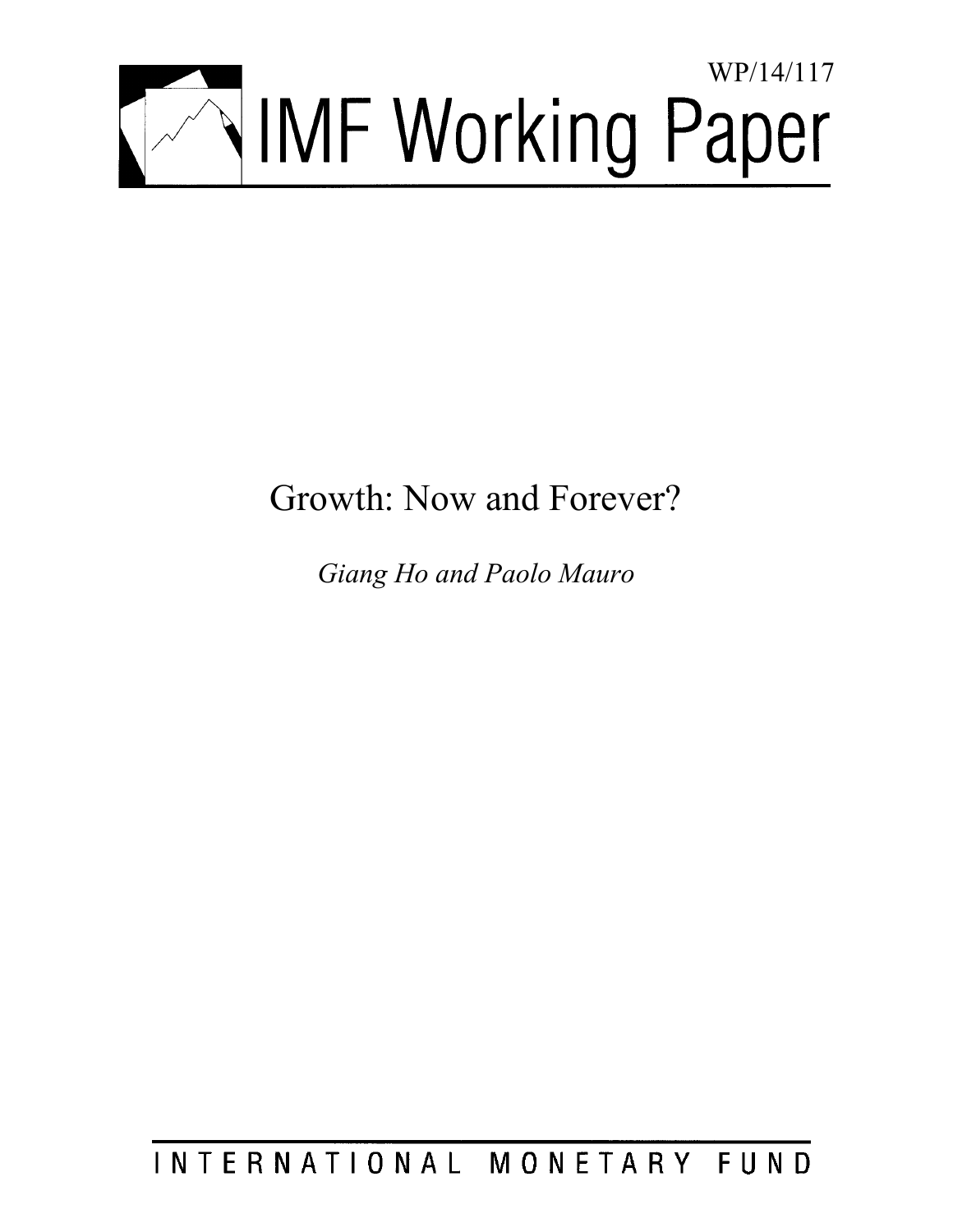# **IMF Working Paper**

African Department and Strategy, Policy and Review Department

**Growth: Now and Forever?** 

# **Prepared by Giang Ho and Paolo Mauro\***

Authorized for distribution by Paolo Mauro and Catherine Pattillo

July 2014

**This Working Paper should not be reported as representing the views of the IMF.**  The views expressed in this Working Paper are those of the author(s) and do not necessarily represent those of the IMF or IMF policy. Working Papers describe research in progress by the author(s) and are published to elicit comments and to further debate.

#### **Abstract**

Forecasters often predict continued rapid economic growth into the medium and long term for countries that have recently experienced strong growth. Using long-term forecasts of economic growth from the IMF/World Bank staff Debt Sustainability Analyses for a panel of countries, we show that the baseline forecasts are more optimistic than warranted by past international growth experience. Further, by comparing the IMF's *World Economic Outlook* forecasts with actual growth outcomes, we show that optimism bias is greater the longer the forecast horizon.

JEL Classification Numbers: O47

 $\mathcal{L}_\text{max}$  , where  $\mathcal{L}_\text{max}$  , we have the set of  $\mathcal{L}_\text{max}$ 

Keywords: growth forecast, optimism bias, forecast horizon, debt sustainability analysis

Authors' E-Mail Addresses: gho@imf.org; pmauro@imf.org

<sup>\*</sup> We gratefully acknowledge helpful comments from Andy Berg, Prakash Loungani, Chris Papageorgiou, Cathy Pattillo, and participants in a seminar in the IMF's African Department. Special thanks to Abebe Selassie for encouraging us to delve into this topic.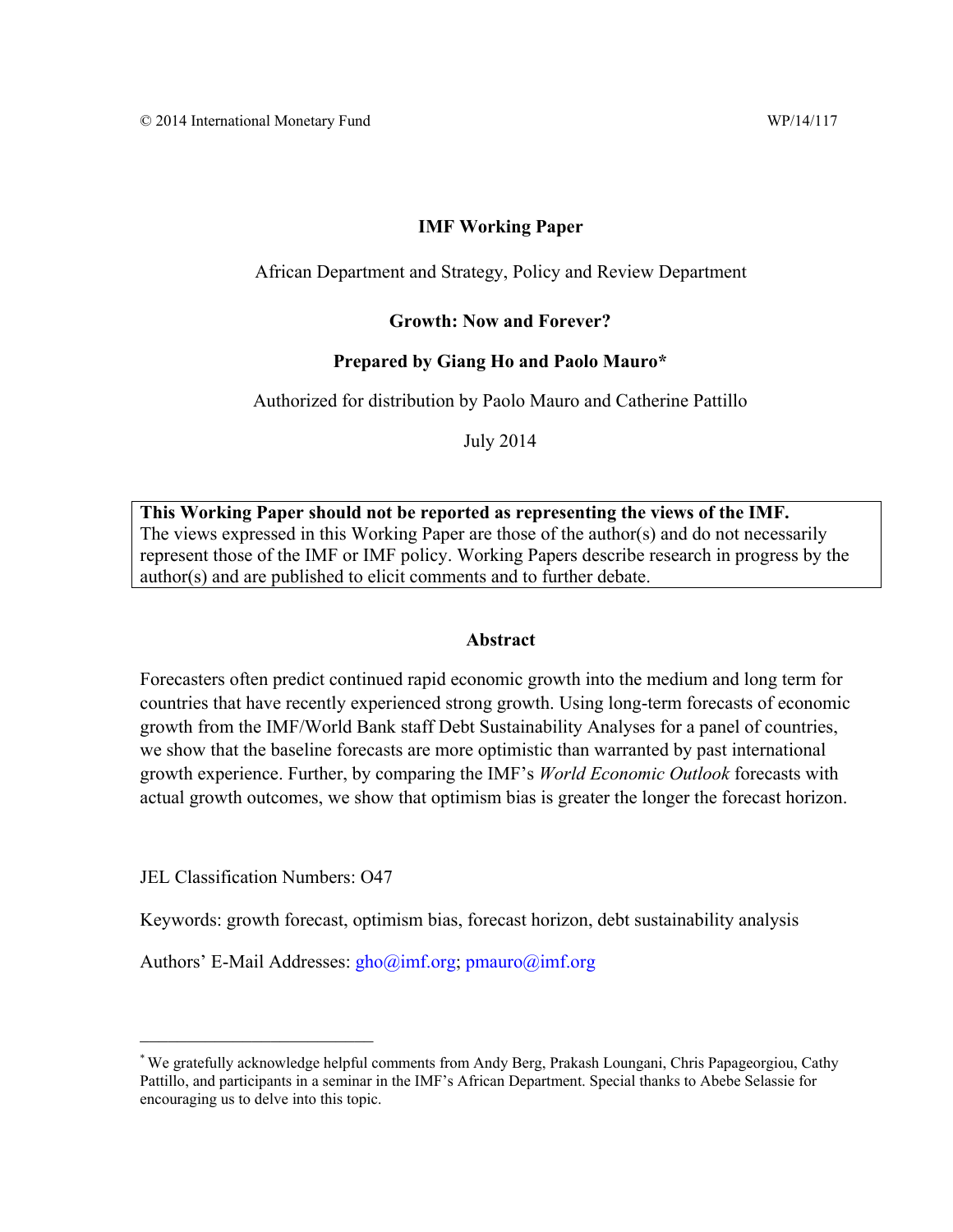| III. Comparing Long-run Growth Forecasts with Recent Growth Outcomes 10                                                                                                   |  |
|---------------------------------------------------------------------------------------------------------------------------------------------------------------------------|--|
|                                                                                                                                                                           |  |
|                                                                                                                                                                           |  |
|                                                                                                                                                                           |  |
| Tables                                                                                                                                                                    |  |
| Figures<br>10. Corrected Forecast vs. Past Growth, Half Stdev. Shock, 10-Year Horizon 18<br>11. Corrected Forecast vs. Past Growth, Half Stdev. Shock, 20-Year Horizon 18 |  |

# Contents Page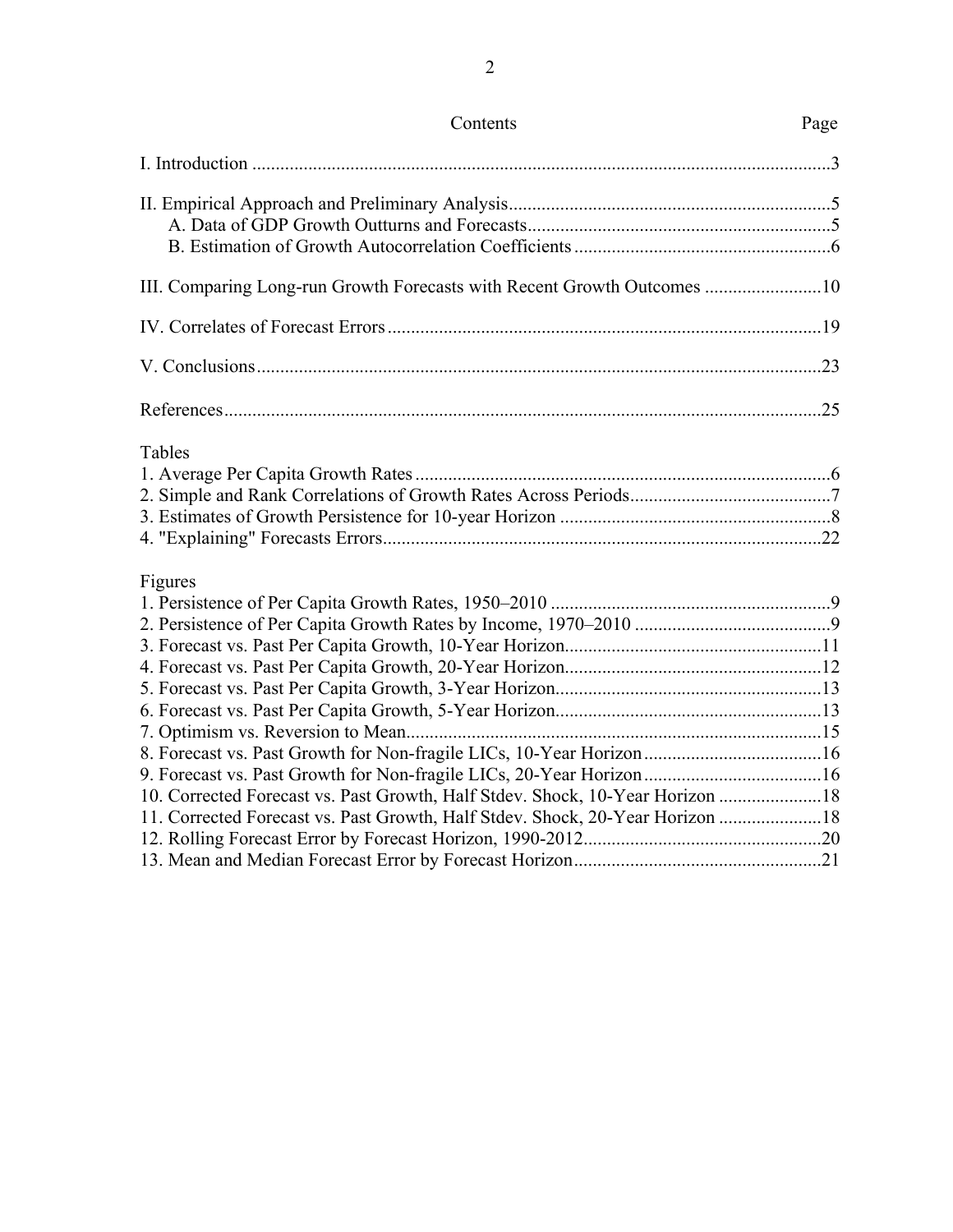#### **I. INTRODUCTION**

Optimism bias and wishful thinking about the future are well documented human tendencies.<sup>1</sup> A specific manifestation of optimism bias is the overestimation of the relevance of recent positive outcomes when predicting future outcomes.<sup>2</sup> Economic growth forecasts are no exception, and the problem may well become more pronounced for longer term horizons. Indeed, although the ex-post empirical association between a country's economic growth rate in a given decade and in the following one is weak (Easterly and others, 1993), forecasters often predict continued rapid economic growth into the medium and long term for countries that have recently experienced strong growth. Drawing on these observations, Pritchett and Summers (2013) have recently argued that, for example, most medium- and long-term economic growth forecasts available at the time of writing for China and India where growth has been exceptionally high for more than a decade—are overly optimistic. These authors suggest that longer term forecasts for these two countries fail to take into account the "reversion to the mean" effect, whereby exceptional performance tends to dissipate.<sup>3</sup> Their argument applies more generally, however, and is worth investigating on the basis of a broader data set and longer-term projections. It is also worth analyzing potential systematic biases in forecasts regarding countries whose recent growth has been unusually weak or negative.

In this paper, we gauge the degree of optimism bias—and the extent to which the persistence of strong growth may be overestimated—in economic forecasts at horizons of increasing length. We are especially interested in projections made over longer-term horizons; thus, we analyze economic growth forecasts for horizons of up to twenty years, which we draw from

<sup>&</sup>lt;sup>1</sup> Thaler (2000) reports that on the first day of class all MBA students expect that their grades will be above the median. Sharot (2012) shows that most individuals display optimism bias when estimating their own chances of success in various aspects of personal life. She finds that an optimistic attitude can lead not only to greater happiness, but also to objectively better outcomes on average, though it can also lead individuals to incur excessive risks.

 $2^2$  This tendency has long been familiar to psychologists: people usually expect that a sequence of events generated by a random process will resemble the essential characteristics of that process even when the sequence is short; they see trends and patterns even when the sequence is truly random ("excessive extrapolation") (Tversky and Kahneman, 1974). Such tendencies are also well documented in investment allocation choices. For example, purchases of mutual funds are unduly influenced by recent good performance, even though performance shows no persistence (Patel and others, 1991). Moreover, employees whose firms experienced the best stock performance over the last ten years allocate a higher share of their discretionary contributions to their 401(k) accounts to their own company's stock than is the case for employees of firms that experienced the worst stock performance (Benartzi, 2001).

 $3$  Galton (1886) first documented this phenomenon, by showing that children of tall parents tend to be shorter than their parents. Throughout the present paper, we use the expression "reversion to the mean" rather than "regression to the mean" to simplify exposition given that we also estimate empirical relationships using regression analysis.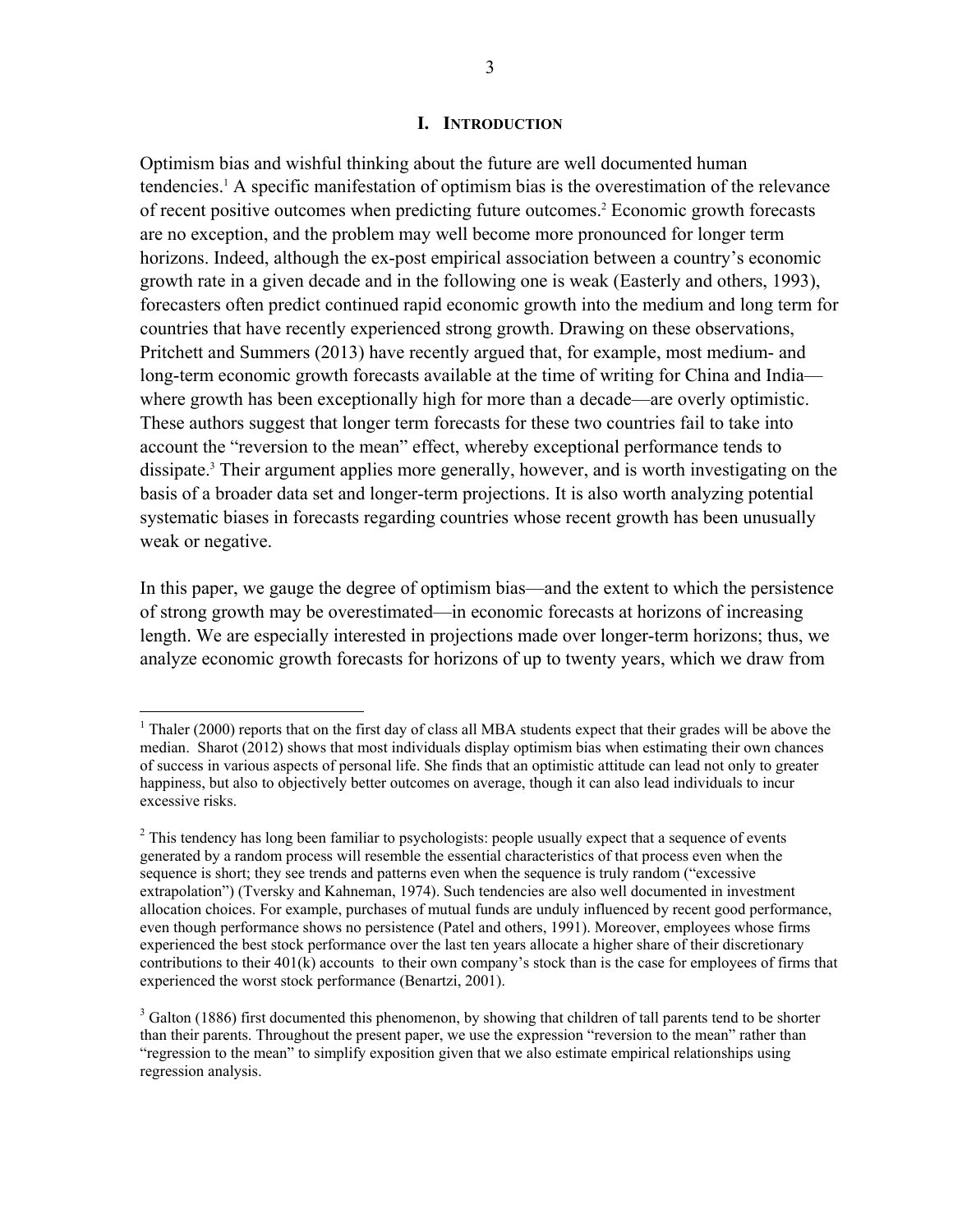the debt sustainability analysis (DSA) exercises routinely undertaken by IMF and World Bank teams for a large sample of countries.

Projecting a country's economic growth into the medium term and beyond is notoriously difficult. At the same time, getting the growth projections wrong has major adverse consequences. For example, overestimating future economic growth implies underestimating the government debt-to-GDP ratio that will be reached at the end of the projection period (in the absence of corrective policy measures). As a result, either the country will end up with a higher-than-expected debt ratio, which could result in a debt crisis, or future policymakers will have to tighten fiscal policy abruptly—with disruptive consequences—at a later stage. To illustrate the magnitude of the potential impact, consider a country that under current policies and assuming a given growth rate will have a stable government debt-to-GDP ratio projected at, say, 50 percent of GDP twenty years from now. In the event that average economic growth turns out to be 0.5 percentage point lower for the next twenty years, and assuming that a one percentage point decline in GDP results in a higher deficit by 0.4 percentage point of GDP, then the debt-to-GDP ratio at the end of the decade would be above 90 percent.<sup>4</sup> Indeed, historically, several debt crises have been brought about by declines in economic growth that were likely unanticipated by policy makers (Easterly, 2001 and 2013).

Several studies have analyzed the accuracy (and biases) of one- or two-year ahead economic growth forecasts (e.g., Timmermann, 2007). Of particular relevance here is the result that forecasters seem to have an especially difficult time predicting turning points in the economic cycle. For example, Loungani and Juhn (2002) show that two-thirds of economic recessions in a large sample of countries remained undetected by April of the year in which the recession occurred. Few systematic studies have analyzed longer-term economic forecasts. Frenkel (2011) analyzes optimism bias at horizons of up to three years in a sample of 33 countries (for the most part, advanced economies). Pritchett and Summers (2013) analyze five-year forecasts drawn from the IMF's *World Economic Outlook* (WEO). Broader reviews of IMF forecasts (including, to some extent, forecasts over horizons up to five years) are periodically undertaken (see, for example, Independent Evaluation Office, 2014, including background studies and cited works). In what follows, we consider forecasts over horizons of up to twenty years from DSA exercises; in addition, we provide a more in-depth analysis of the ex-post differences between outcomes and WEO forecasts at the five-year horizon.

 $\overline{a}$ 

<sup>&</sup>lt;sup>4</sup> For this illustrative exercise, we assume that government fiscal policy is not tightened in response to the decline in economic growth; rather, the automatic stabilizers are allowed to operate fully.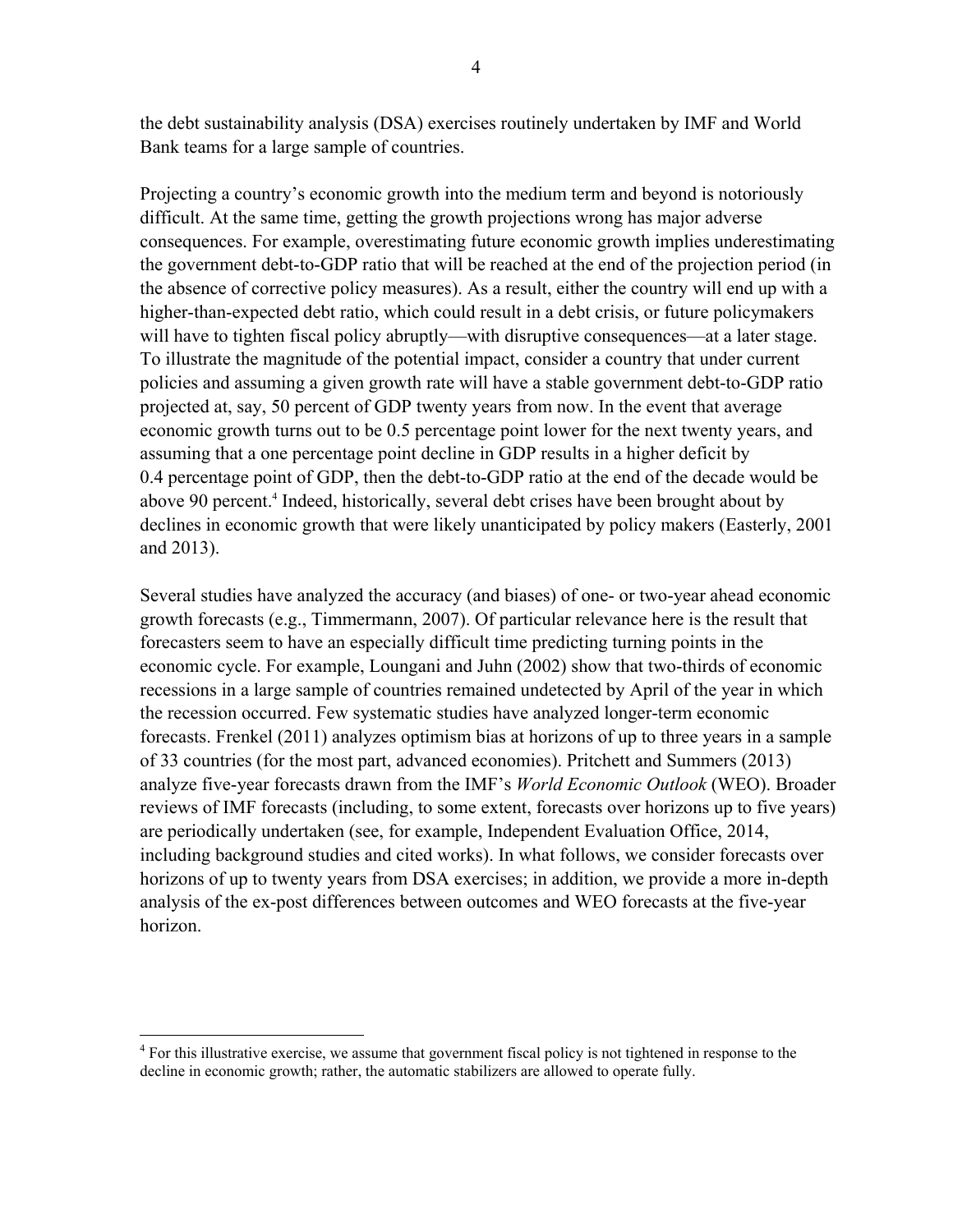Our key findings are the following:

- Longer horizon economic growth forecasts are more optimistic than would be warranted by projecting future growth on the basis of a panel autocorrelation model (in which growth is regressed on its lag).
- Projections are optimistic all round—both for countries whose recent growth has been above average (failure to consider reversion to the mean) and for countries with below-average past growth (projected acceleration is greater than would be indicated by reversion to the mean).
- Optimism bias is greater the longer the projection horizon.
- Comparing projections with actual outcomes, optimism bias tends to be greater for (i) longer horizons; (ii) forecasts made while output is below trend; (iii) countries about to enter an IMF-supported program.

The remainder of this paper is organized as follows. In the next section, we describe the data and empirical approach; in addition, using actual data, we estimate how quickly countries' growth rates revert to the sample mean, a key ingredient for our analysis to follow. In Section III, we compare long-run growth forecasts from the IMF/World Bank debt sustainability analyses with forecasts obtained by applying the estimated degree of reversion to the mean from actual data, thereby documenting optimism bias. In Section IV, to delve deeper into the correlates of optimism bias, we turn to growth forecasts from the WEO database for horizons of up to five years, and compare them with actual outcomes. In Section V we conclude by speculating on possible factors underlying optimism bias in forecasts of long-run economic growth.

# **II. EMPIRICAL APPROACH AND PRELIMINARY ANALYSIS**

As a preliminary step, we use actual, ex-post data on economic growth to estimate the empirical relationship between growth in one period and growth in the next. This will allow us to derive forecasts that take fully into account the "reversion to the mean" effect as observed in past data. In Section III, we will then compare previously published growth forecasts with the most recent observations of growth, as well as with forecasts prepared on the basis of the empirical relationship we estimated in this section.

# **A. Data on GDP Growth Outturns and Forecasts**

All data throughout this paper refer to annual real GDP growth. We use three main data sets. The first consists of actual data for 1950–2012 (subject to data availability) for 188 countries from the WEO database as of December 2013 (supplemented by per capita real GDP growth rates from the Penn World Table version 8, not PPP-adjusted; least-squares growth rates using the methodology explained at http://data.worldbank.org/about/data-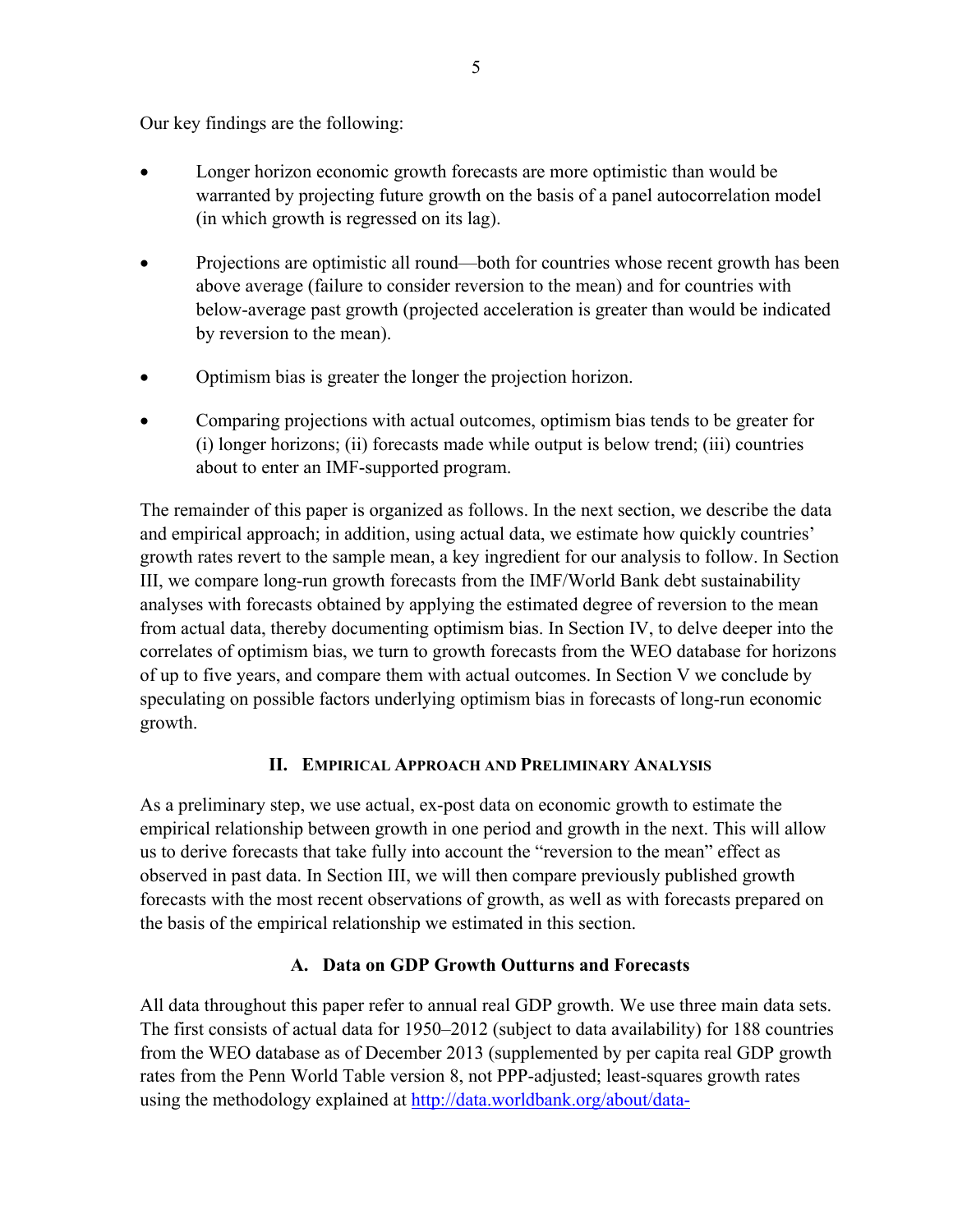overview/methodologies). The second consists of the WEO projections (April vintages of 1990-2012) for the following five years, for 188 countries. And the third consists of the projections underlying the debt sustainability analyses jointly prepared by IMF and World Bank teams, for the vintages beginning in 2006. These analyses are routinely prepared for low-income countries at least once a year for countries that have an IMF program, otherwise every time the country has an Article IV consultation with the IMF (typically on an annual or biennial cycle). The sample for this third data set consists of 70 countries, for a combined total of 308 projection paths over 20-year horizons. Population growth projections are from the United Nations (medium fertility specification). Throughout the paper, we define lowincome countries as those eligible to borrow from IDA (International Development Association—the part of the World Bank that helps the world's poorest countries); middle income countries as those classified as such by the World Bank at the beginning of each period or decade we consider; and high-income countries as the residual. The list of fragile countries—those facing severe development challenges including weak institutional capacity, poor governance, and political instability—follows the standard IMF definition as in IMF, 2011.

# **B. Estimation of Growth Autocorrelation Coefficients**

We begin by using actual data on economic growth for a large panel of countries during 1950–2010 to estimate the extent to which past growth helps to predict future growth. This will allow us to establish empirically the speed with which economic growth "reverts to the mean" in actual data.

Average growth rates of per capita income are reported in Table 1 for high income, middle income, and low income economies. As is well known, average growth did not display consistent differences across income groups over the past few decades (when such groups are appropriately defined on the basis of data at the beginning of each period). In other words, there is no evidence of unconditional convergence in per capita incomes—see, for example, Barro (1990).

|               | 1970s         | 1980s | 1990s | 2000s |
|---------------|---------------|-------|-------|-------|
| High income   | 1.6           | 17    | 2.0   | 1.5   |
| Middle income | 2.7           | 1.0   | 1.9   | 3.0   |
| Low income    | $2.0^{\circ}$ | ი 7   | ィっ    | 3.1   |

#### Table 1. Average Per Capita Income Growth Rates (percent per annum)

Sources: *World Economic Outlook*, IMF, and Penn World Tables.

Moreover, the (simple and rank) correlation coefficients between individual countries' growth rate in one decade with the previous decade are low, ranging between 0.0–0.5 depending on the sample and period under consideration (Table 2). These coefficients are remarkably similar to those reported for a slightly different sample, more than two decades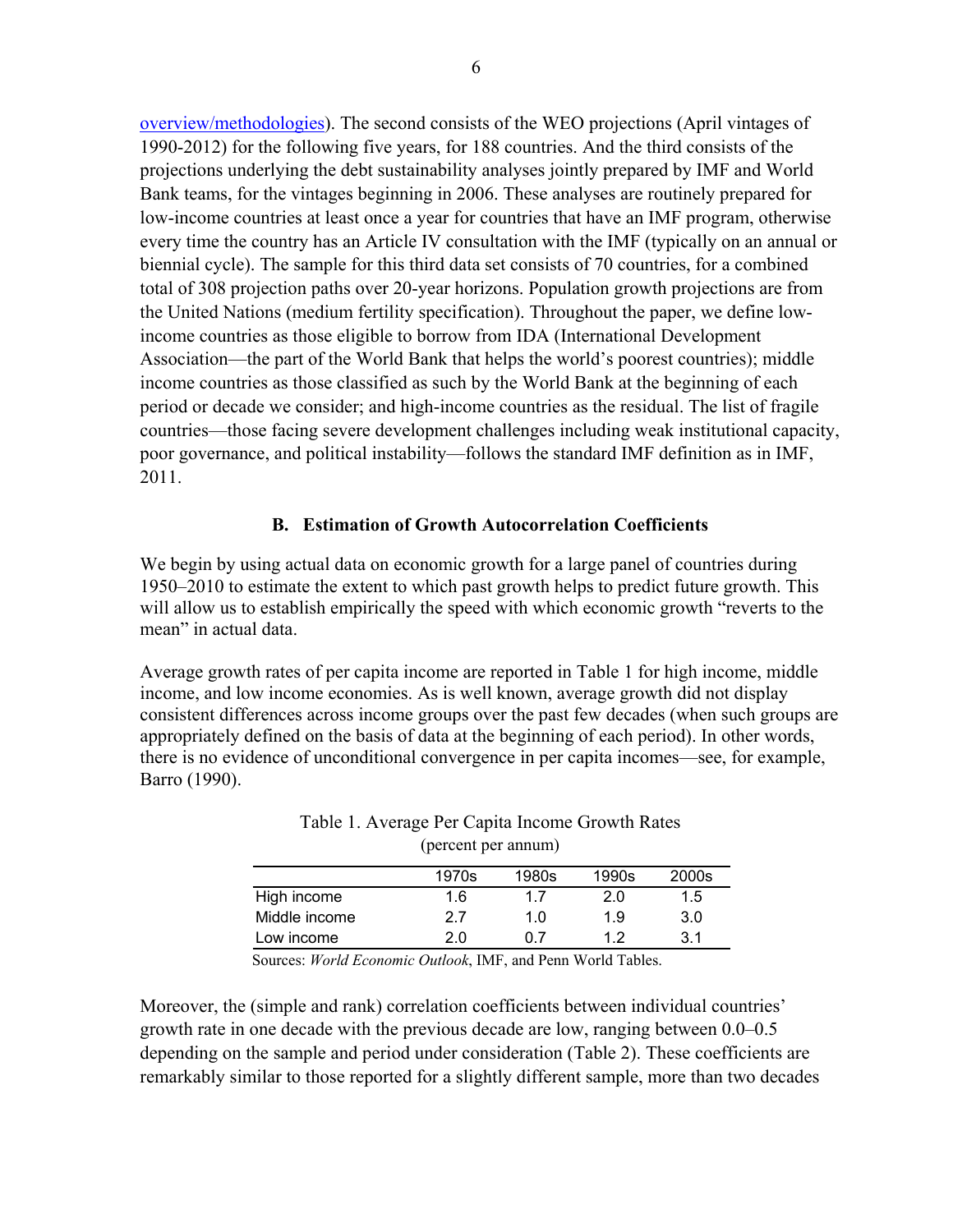ago, by Easterly and others (1993). Such low correlation coefficients are a preliminary indication that past growth performance provides limited predictive power for future growth.

|                           |         | 1970s with 1980s | 1980s with 1990s |      | 1990s with 2000s |      |  |  |
|---------------------------|---------|------------------|------------------|------|------------------|------|--|--|
|                           | Simple  | Rank 1/          | Simple           | Rank | Simple           | Rank |  |  |
| All countries             | 0.34    | 0.32             | 0.37             | 0.41 | 0.24             | 0.29 |  |  |
| All countries, non-oil 2/ | 0.43    | 0.41             | 0.48             | 0.48 | 0.31             | 0.35 |  |  |
| High income               | 0.33    | 0.31             | 0.02             | 0.09 | 0.24             | 0.40 |  |  |
| Middle income             | 0.27    | 0.24             | 0.53             | 0.46 | 0.36             | 0.30 |  |  |
| Low income                | $-0.07$ | $-0.03$          | 0.13             | 0.18 | 0.20             | 0.38 |  |  |

Table 2. Simple and Rank Correlations of Growth Rates Across Periods

Sources: *World Economic Outlook*, IMF, and Penn World Tables.

1/ Spearman rank correlation

 $\overline{a}$ 

2/ Using WEO definition of fuel exporters

To get a more precise gauge of persistence in countries' per capita income growth rates, we estimate the autocorrelation coefficient for per capita income growth rates in panel regressions for 1950–2010. We first conduct the estimation for economic growth at the annual frequency; we then repeat the exercise for average economic growth rates over twoyear periods (that is, we regress average growth, for example, in 1982–83 on average growth in 1980–81, etc…); and so on, up to regressing average growth for a twenty-year period on average growth for the previous twenty-year period.

To use a formal expression, we thus estimate several panel regressions for different horizons denoted by *k*, as follows:

$$
g_{t,t+k} = \alpha + \beta_k g_{t-k-1,t-1} + \gamma l n y_{t-1} + \varepsilon_t
$$

in which  $g_{t,t+k}$  represents the average growth rate between year *t* and year  $t+k$  (where the horizon  $k = 0, 1, 2, \ldots, 9, 10$ ;  $ln y_{t-1}$  denotes the logarithm of the level of per capita real GDP in year *t-1* to allow for a convergence effect whereby poorer countries tend to grow faster, other things equal; and  $\varepsilon_t$  is the error term. The autocorrelation coefficient,  $\beta_k$ , is an estimate of how persistent growth is from a *k*-year period to the next.

In our estimates, we find that past growth has limited predictive power for future growth, at all horizon lengths considered. Using data at the 10-year horizon, the *β* coefficient amounts to 0.2–0.4 depending on the specification, with relatively small standard errors (Table 3). Our estimated *β* coefficients are also close to those originally estimated by Easterly and others  $(1993)^5$ 

 $<sup>5</sup>$  This is impressive robustness: the addition of twenty years of data since the original estimates by Easterly and</sup> others (1993) does not alter the results much.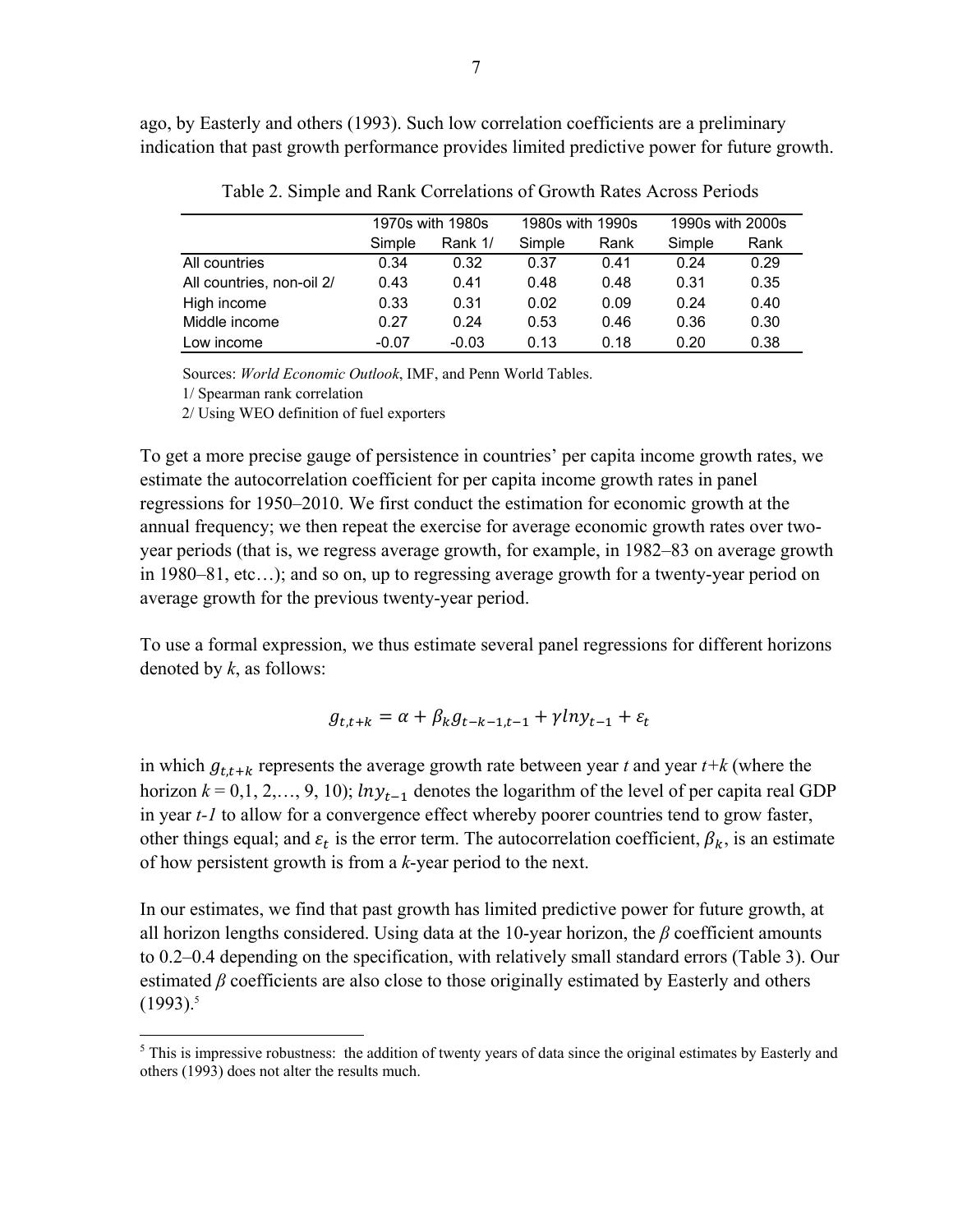We obtain broadly similar coefficients using various techniques: overlapping observations (with Newey-West standard errors to correct for autocorrelation in the error terms); GDPweighted regressions that assign more weight to larger countries (whose growth rates may be more persistent over time, possibly because their economies tend to be more diversified and less likely to be overwhelmed by individual natural disasters); non-overlapping observations (each decade's growth separately); and pooled decadal growth rates with fixed effects for each decade.

|                             |                 | Panel, overlapping observations 2/ | Non-overlapping observations 3/ |              |              |              |               |                |                              |
|-----------------------------|-----------------|------------------------------------|---------------------------------|--------------|--------------|--------------|---------------|----------------|------------------------------|
|                             | <b>Baseline</b> | Baseline w/<br>convergence         | GDP-<br>weighted                | 1970s        | 1980s        | 1990s        | 2000s         | Pooled.<br>FE. | Pooled w/<br>convergence, FE |
| Average past 10-year growth | 0.31            | 0.30                               | 0.31                            | 0.38         | 0.32         | 0.29         | 0.22          | 0.31           | 0.33                         |
|                             | $[0.04]$ ***    | $[0.05]$ ***                       | $[0.00]$ ***                    | $[0.12]$ *** | $[0.08]$ *** | $[0.07]$ *** | $[0.10]^{**}$ | $[0.04]$ ***   | $[0.05]$ ***                 |
| Log initial GDP per capita  |                 | 0.03<br>[0.07]                     |                                 |              |              |              |               |                | $-0.12$<br>[0.09]            |
| Constant                    | 1.26            | 1.00                               | 1.33                            | 1.21         | 0.32         | 1.49         | 2.28          | 1.41           | 2.35                         |
|                             | $[0.12]$ ***    | $[0.59]$ *                         | $[0.01]$ ***                    | $[0.41]$ *** | [0.26]       | $[0.22]$ *** | $[0.26]$ ***  | $[0.28]$ ***   | $[0.74]$ ***                 |
| Observations                | 4,853           | 4,853                              | 4.853                           | 106          | 142          | 142          | 142           | 585            | 585                          |
| R-squared                   | 0.11            | 0.11                               | 0.12                            | 0.12         | 0.12         | 0.14         | 0.06          | 0.18           | 0.18                         |

# Table 3. Estimates of Growth Persistence for 10-year Horizon<sup>1/</sup>

1/ Estimation sample consists of 142 countries over 1950-2010 period. Significance at \*10%, \*\*5%, and  $***1\%$ .

2/ Newey-West standard errors in brackets.

3/ Average growth for each decade is regressed on average growth rate over the past decade. The last specification pools all time periods and includes decade fixed effects.

To illustrate how these coefficients would be used to derive a forecast of economic growth (in the absence of additional information), suppose that a particular country with average per capita income grew by 6 percent over the past decade. Consider the baseline panel regression with overlapping observations (first column): on that basis, the baseline expectation would be for the same country to grow by 3.1 percent on average during the next decade (the constant plus beta times last decade's growth rate: 1.26+0.31\*6=3.12), with a 95 percent probability that the growth rate would be in the range 2.7–3.5 percent.

The autocorrelation coefficient,  $\beta_k$ , is generally low but its exact value depends on the horizon *k* over which forecasts are made. Considering the whole panel of countries for which we have data available, beginning in 1950, at the one year horizon, the autocorrelation coefficient is estimated at 0.2; as the horizon lengthens, the autocorrelation coefficient declines slightly, for horizons of up to three years; it then rises to a maximum of 0.35 for horizons of twenty years (Figure 1).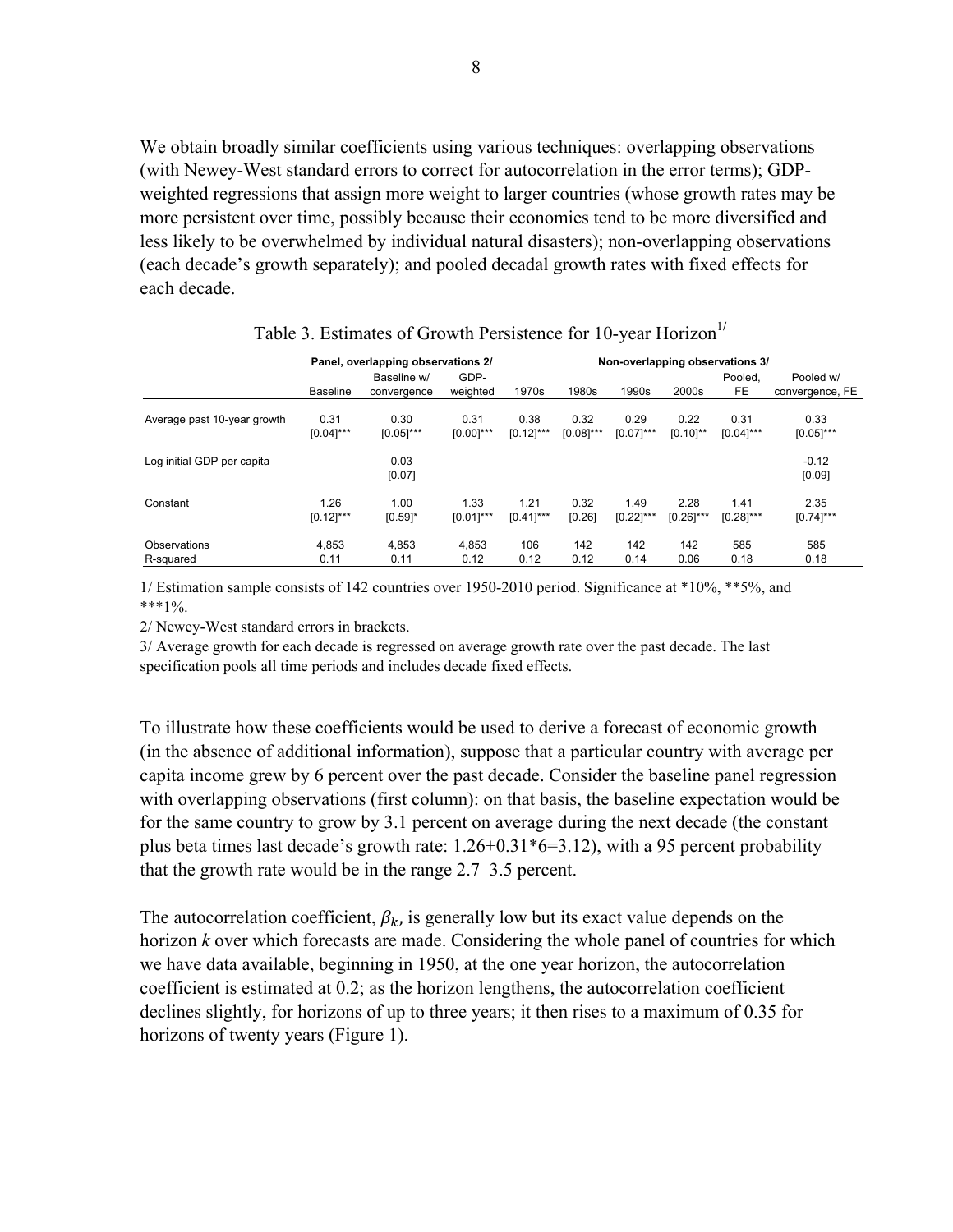

**Figure 1. Persistence of Per Capita Income Growth Rates, 1950–2010** 

To explore in greater detail how these patterns differ across income groups, we use data beginning in 1970, so as to have a sufficient number of observations for each income group (Figure 2).



HAC estimator (Newey-West) to correct for autocorrelation in errors.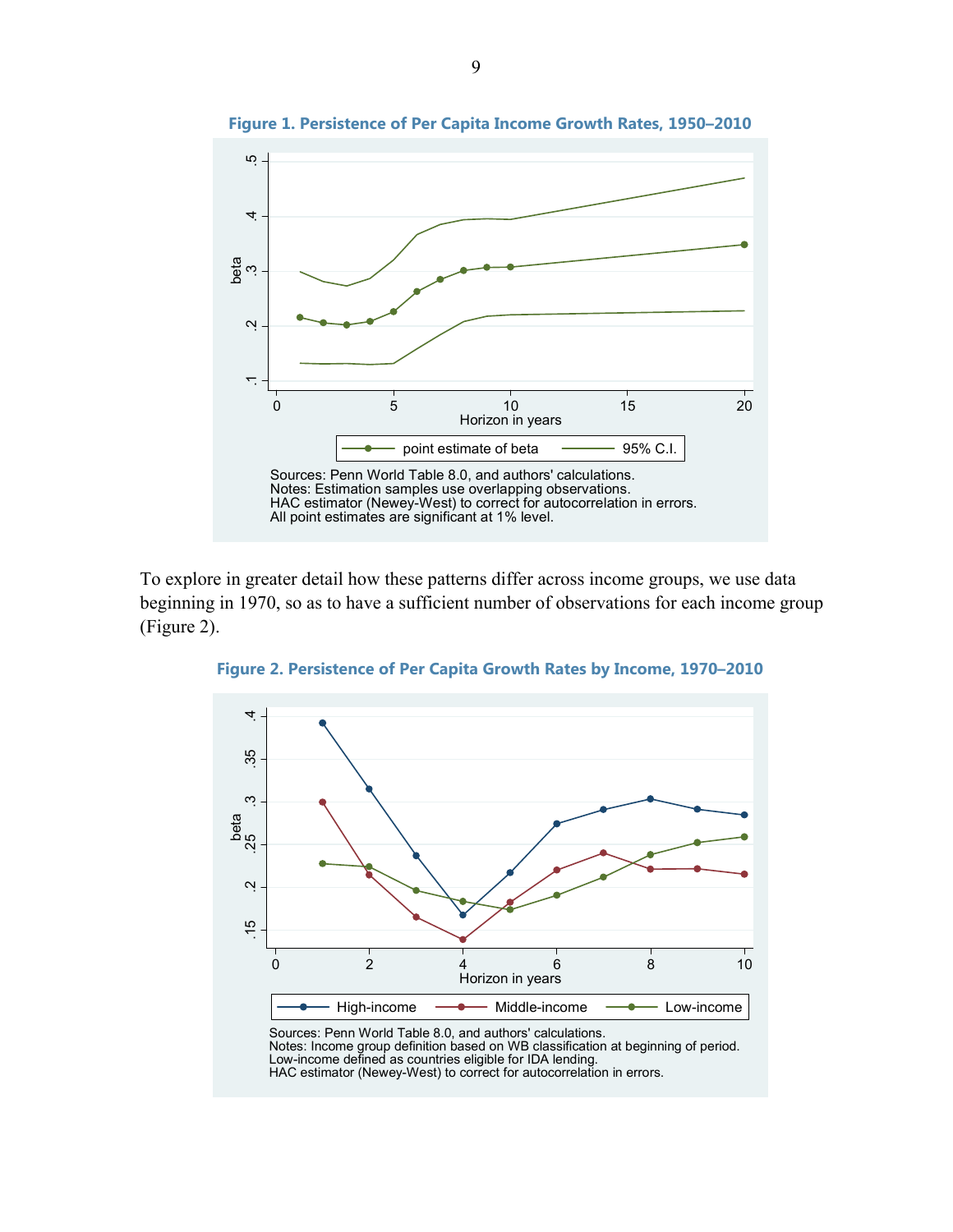Over this estimation period, the "U" pattern in the figure is more pronounced. Persistence is generally higher for high-income economies than for middle-income or low-income economies.<sup>6</sup> In part, this may stem from the high-income economies' greater economic diversification and economic size (which reduces the impact of natural disasters on the economy as a whole) and the lower frequency of severe political conflicts. In all cases, persistence declines up to horizons of four to five years, and then rises again for the longer horizons. A possible interpretation of the "U" pattern is that it reflects the dominance of cyclical output fluctuations at horizons of four to five years. This would be consistent with the observation that it is most visible for the high-income economies, whereas cyclical fluctuations are less relevant for middle- or low-income economies.

#### **III. COMPARING LONG-RUN GROWTH FORECASTS WITH RECENT GROWTH OUTCOMES**

We can now turn to a comparison of growth forecasts for the medium and long run as jointly prepared by IMF and World Bank teams with those that one could obtain by drawing on the regression results from the previous section. The point here is not that one should use the mechanistic projections based on the regressions estimated above, ignoring the additional indepth information available to individual country teams. Rather, by documenting a systematic discrepancy between individual country teams' projections and those obtained mechanistically, it is to alert forecasters to be aware of systematic biases, while retaining valuable insights from in-depth, country-specific information. We return to the interpretation of the results and its implications for improving projections later in the paper. To report the results, we broadly follow the approach used by Pritchett and Summers (2013) and apply it to our longer-term forecasts.

We first focus on growth projections over 10-year horizons. Figure 3 plots the 10-year per capita growth forecasts underlying all DSA vintages for low-income countries issued between 2006 and 2013 against the average per capita growth rates over the previous decade.7 As the DSA growth projections are made on the basis of total growth, we convert them into per capita terms using population projections from the UN. To get a visual summary of the information provided, the chart displays several lines representing different

1

<sup>&</sup>lt;sup>6</sup> Higher volatility and lower persistence of growth rates in non-advanced economies compared with advanced economies are consistent with previous studies. For example, Pritchett (2000) discusses the "mountains, cliffs, and plains" that characterize developing economies' growth patterns. Aguiar and Gopinath (2007) argue that large shocks to trend growth drive the business cycles in developing economies, as opposed to the transitory fluctuations around a stable trend observed in more advanced economies. Berg and others (2012) show that in historical data, the average duration of "growth spells" (defined as periods of high and sustained growth) tends to be considerably shorter for countries in Sub-Saharan Africa and Latin America compared to industrial economies and emerging Asia, and that across countries there were at least as many occurrences of "growth down-breaks" as "growth up-breaks."

<sup>&</sup>lt;sup>7</sup> For example, a country with a DSA published in 2008 will be represented by its growth forecast for 2008–17 and its past growth computed over 1998–2007.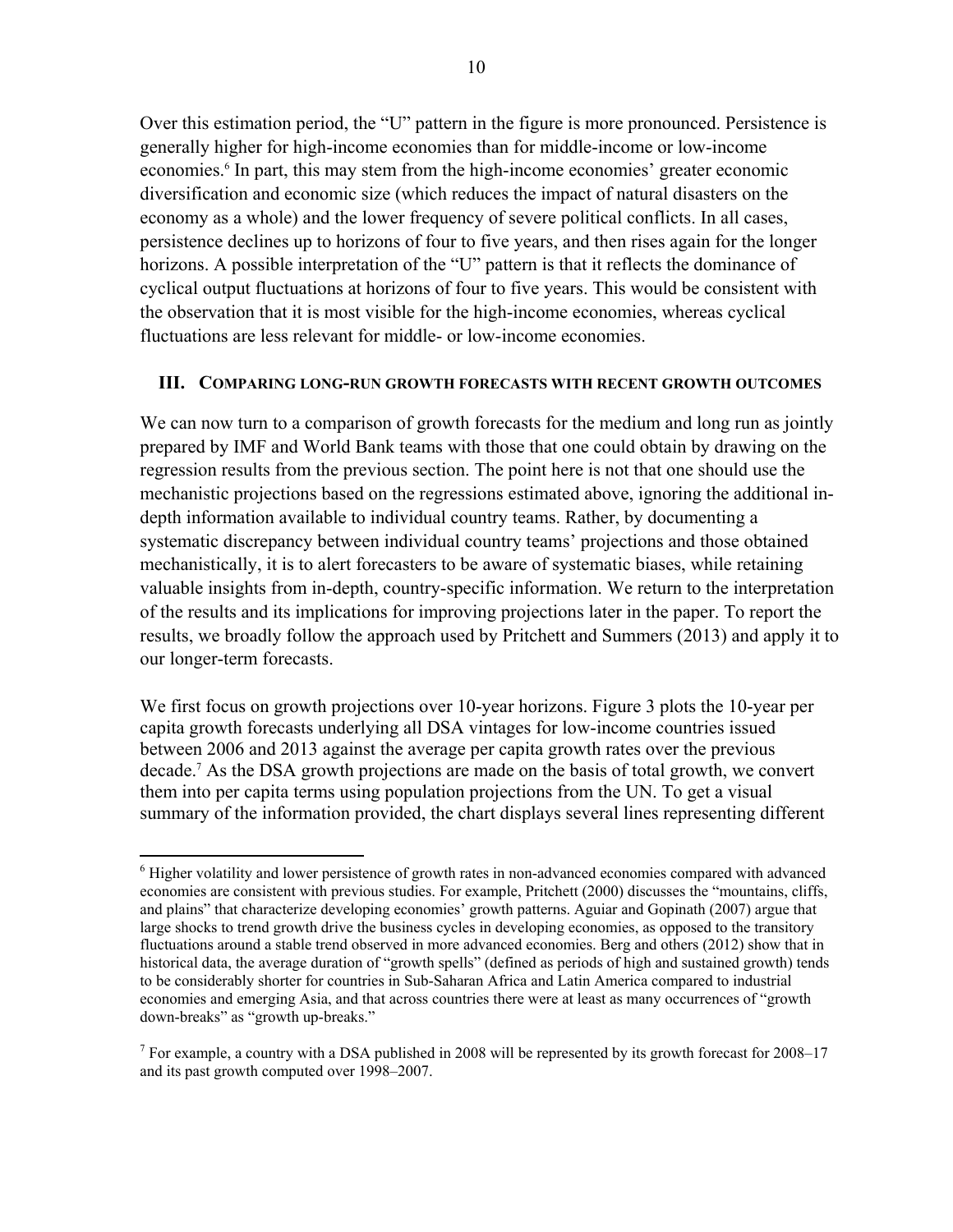benchmarks. First, the 45-degree line (black line) representing "naïve" forecasts in which the future would look exactly like the past. Second, the line of best fit through the IMF/World Bank staff forecasts of economic growth ("fitted line," green line). Third, the forecasts based on our baseline estimates of growth persistence for all countries in the previous section ("reversion to the mean," red line). $8$  With the green line visibly above the red line, IMF/World Bank country teams predict better growth performance in the future than would be implied by a mechanistic projection based on the model discussed above. The slope of the red line, our *β* estimate at the 10-year horizon, is 0.31 (standard error 0.04), lower than the slope of the green line, 0.37. The intercept (forecast growth corresponding to zero growth in the previous decade) of the red line is 1.26, lower than the intercept of the green line, 2.2.



#### **Figure 3. Forecast vs. Past Per Capita Growth, 10-Year Horizon (percent)**

Sources: WEO, DSA (vintages 2006-13), UN, and authors' calculations. Notes: Excluding top and bottom 1 percentiles to remove outliers. Growth forecasts converted to per capita terms using UN population projections.

 $\overline{a}$ 

<sup>&</sup>lt;sup>8</sup> Using the estimated "reversion to the mean" coefficient for our sample of low-income countries would produce even lower persistence forecasts, and thus larger optimism bias than in the figures above.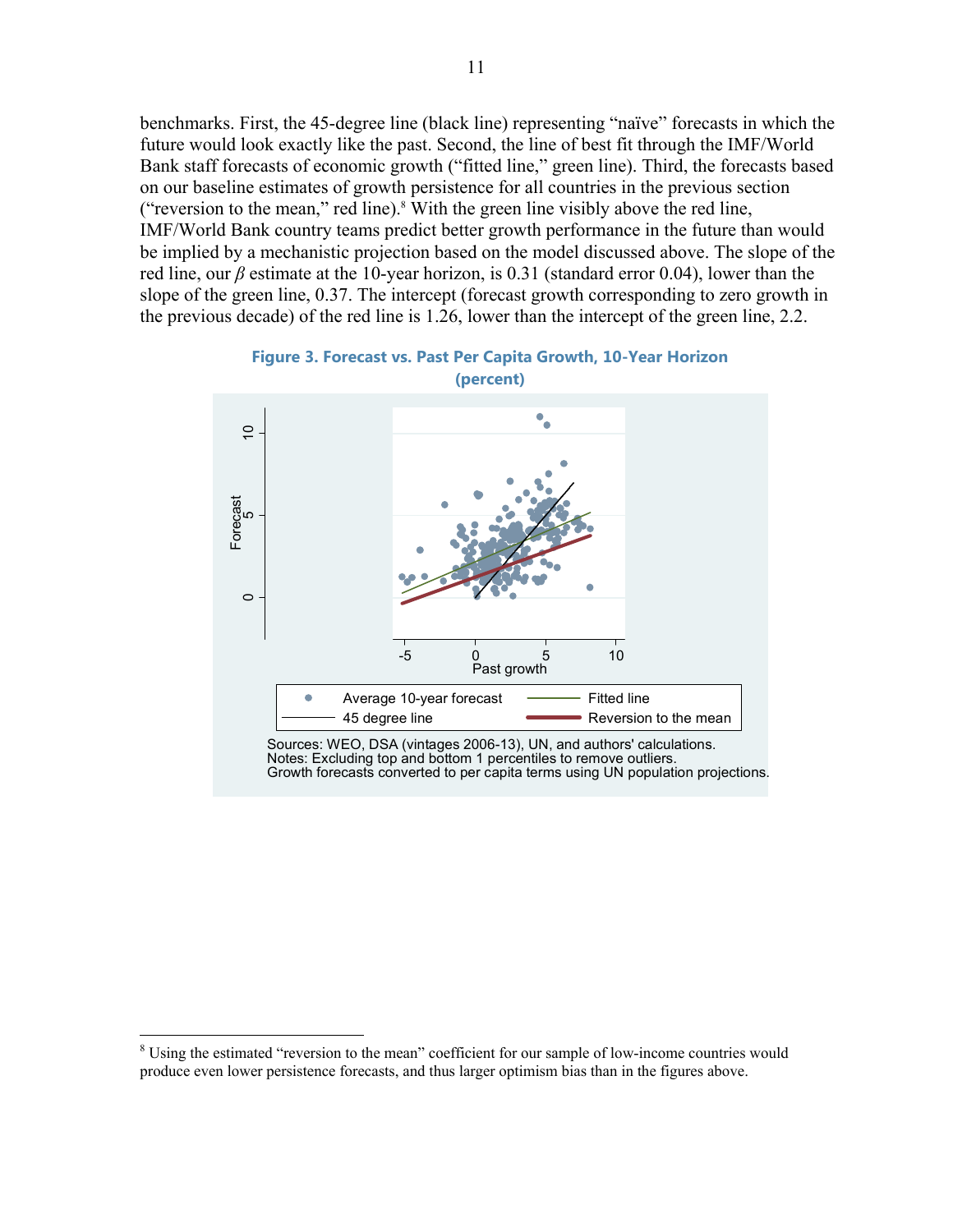To illustrate the difference, consider a country that grew over the past decade at an average rate equal to the mean per capita growth rate of the sample considered (2.4 percent). Corresponding to 2.4 percent past growth, the forecast is 3.1 percent according to the green line and 2.0 percent according to the red line. That is, the typical DSA forecast would predict this country to grow at an average rate of 3.1 percent in the next decade, compared to 2 percent predicted by our reversion to the mean framework, so that the optimism bias in this example would be 1.1 percentage points. The bias tends to get larger for countries that have experienced more rapid growth in the past.

At the 20-year horizon, optimism bias becomes even greater (Figure 4). Conversely, the bias is visibly lower at the 3-year and 5-year horizons (Figures 5 and 6, respectively). Indeed, the data suggest a tendency for the bias to increase as the horizon becomes more extended—a finding that we'll return to in Section IV.



**Figure 4. Forecast vs. Past Per Capita Growth, 20-Year Horizon (percent)** 

Notes: Excluding top and bottom 1 percentiles to remove outliers. Growth forecasts converted to per capita terms using UN population projections.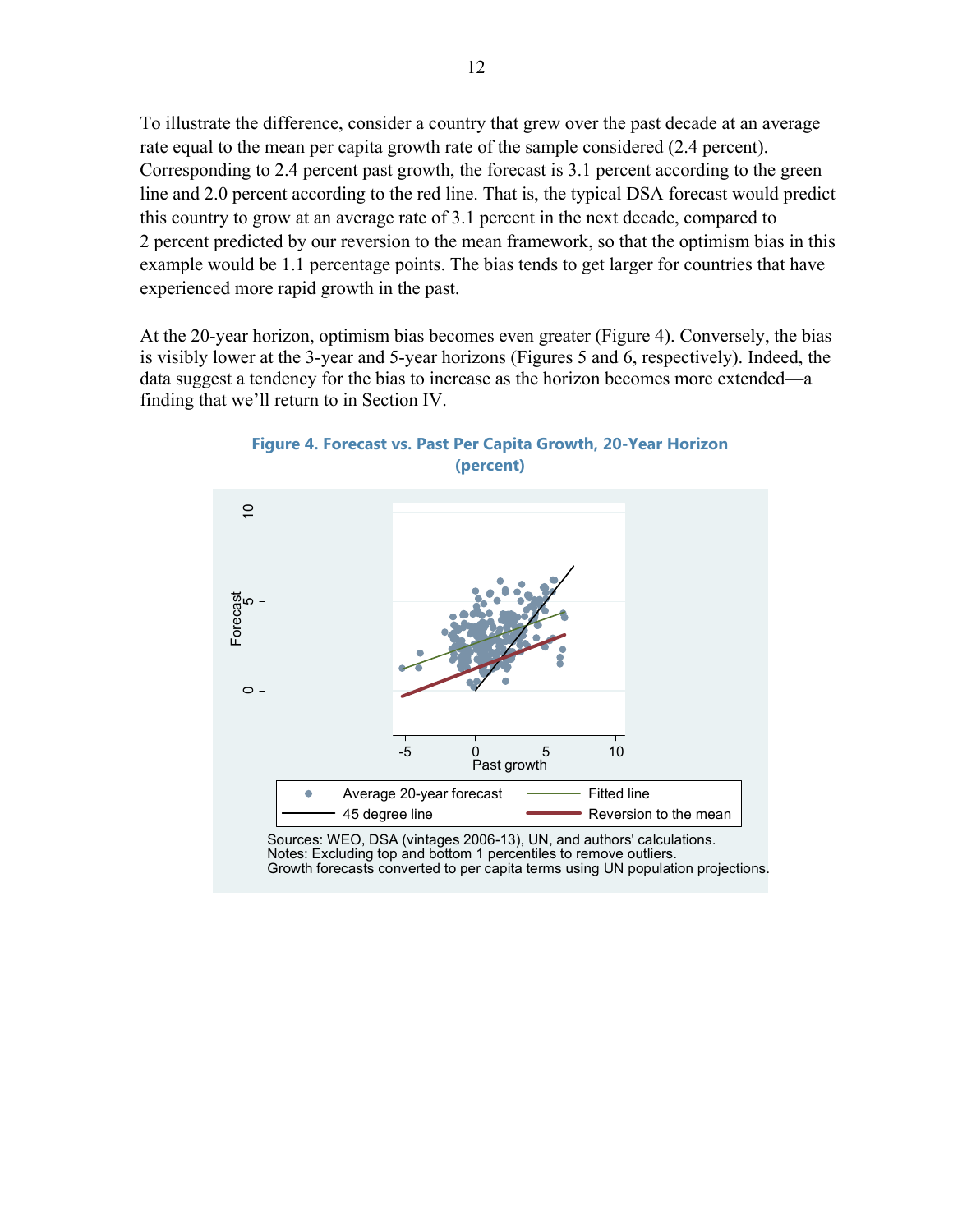

#### **Figure 5. Forecast vs. Past Per Capita Growth, 3-Year Horizon (percent)**

**Figure 6. Forecast vs. Past Per Capita Growth, 5-Year Horizon (percent)** 



Sources: WEO, DSA (vintages 2006-13), UN, and authors' calculations. Notes: Excluding top and bottom 1 percentiles to remove outliers. Growth forecasts converted to per capita terms using UN population projections.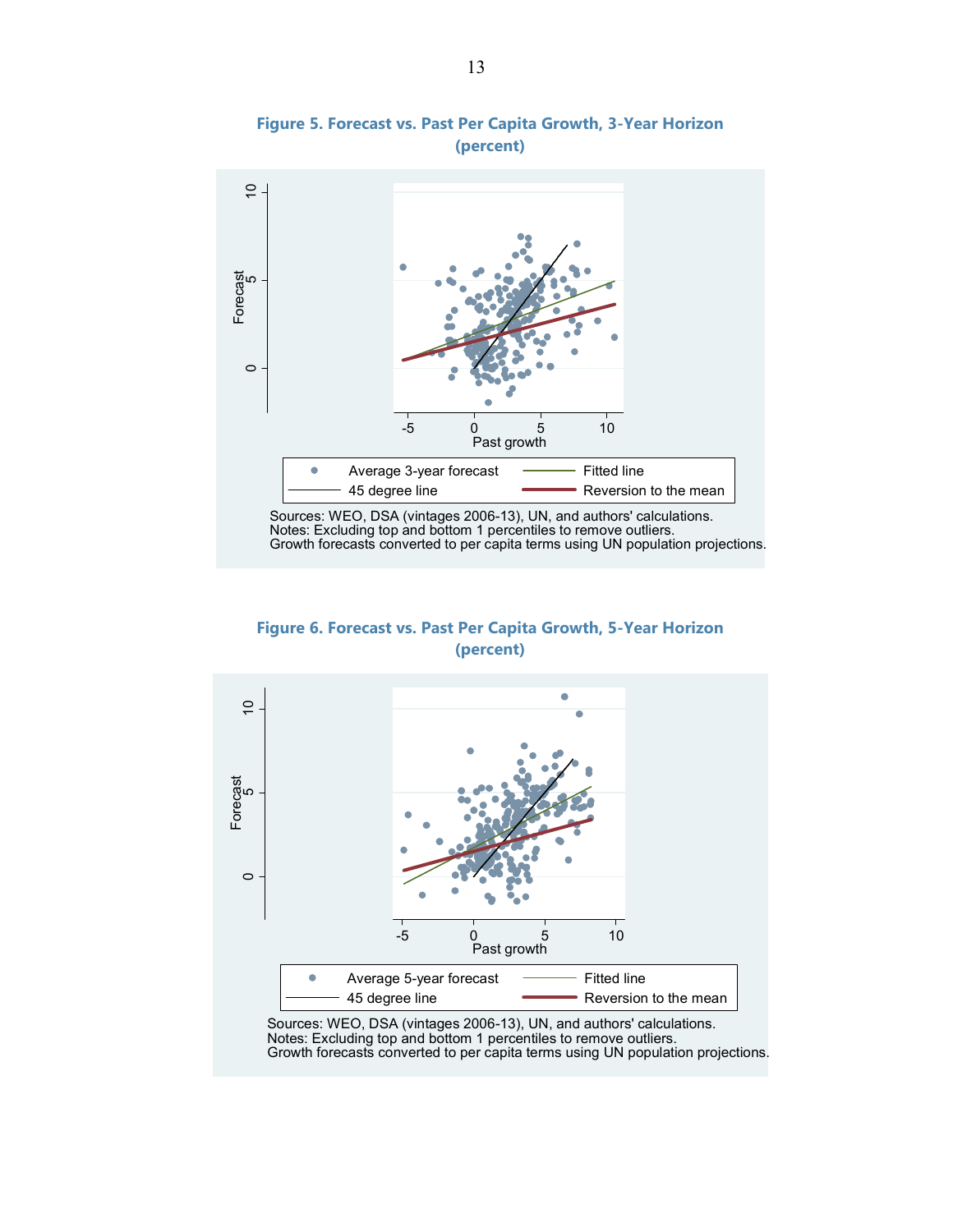To interpret the empirical findings outlined above, it may be helpful to consider the following illustrative diagram, Figure 7 (in which the data points are fictitious). It is instructive to consider separately the cases of countries whose growth rate over the previous decade was relatively high (points to the right hand side of the "mean growth" vertical bar), and then of those countries whose past growth rate was unusually low (to the left hand side of the "mean growth" vertical bar). The red line represents forecasts that take into account the reversion to the mean phenomenon, on the basis of the estimated regressions above. The dots represent combinations of forecasts underlying the DSA exercises (vertical axis) and past growth (horizontal axis).

Points above the red line represent DSA forecasts that are more optimistic than those that would be produced, for a given past growth rate, on the basis of the regressions reported in Section II.B. Conversely, points below the red line represent overly pessimistic forecasts by comparison to those produced by the regressions. Points in the top-right quadrant are those for which the actual DSA forecasts are more optimistic than those produced taking into account the "reversion to the mean" effect; this is the quadrant emphasized by Pritchett and Summers (2013). However, for countries that experienced unusually weak growth, failure to consider the "reversion to the mean" effect would place them in the bottom-left quadrant. Points in the top-left quadrant are those for which past growth was relatively weak and the DSA forecasts are even more optimistic than would be implied by reversion to the mean. Turning to the data, this is a highly populated quadrant. The bottom-right quadrant represents cases in which past growth was rapid but forecasters expect to fall below average. In practice, this is a scarcely populated quadrant.

On the whole, the results suggest that the failure to consider reversion to the mean is asymmetric: when past growth was strong, forecasters expect it to continue; but when past growth was weak, forecasters expect it not only to revert to the mean, but to exceed the mean. Thus, our results suggest optimism bias throughout—for both countries that grew rapidly in the recent past (observationally equivalent to failure to consider reversion to the mean) and for countries that grew slowly in the recent past (where forecasters expect better growth than would be implied by reversion to the mean).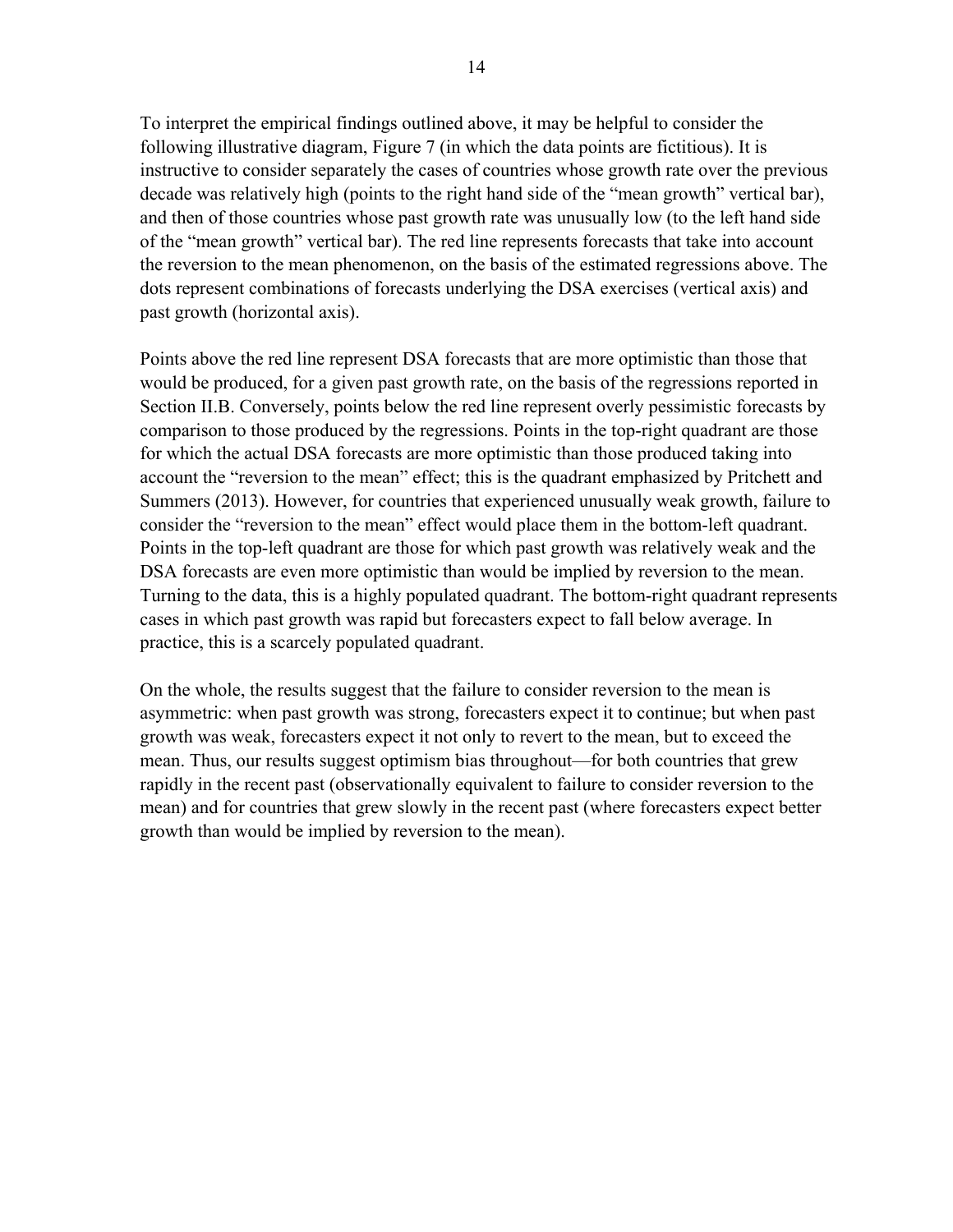

#### **Figure 7. Optimism vs. Reversion to Mean**

The empirical observation that forecasts tend to display optimism bias remains strong when fragile low-income countries are excluded from the estimation sample, to rule out instability of economic growth that results from special conflict episodes (Figures 8 and 9).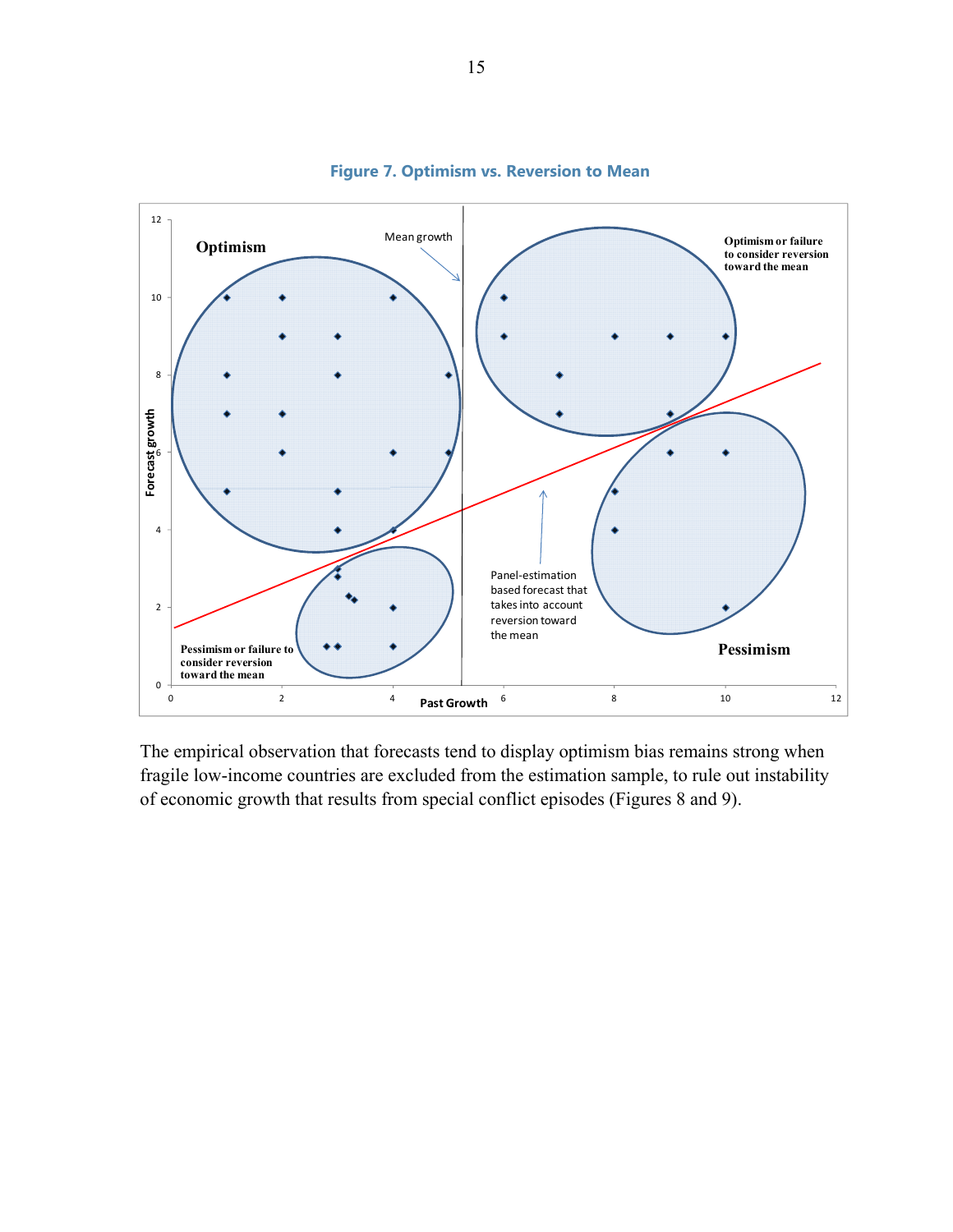

# **Figure 8. Forecast vs. Past Growth for Non-fragile LICs, 10-Year Horizon (percent)**

**Figure 9. Forecast vs. Past Growth for Non-fragile LICs, 20-Year Horizon (percent)** 

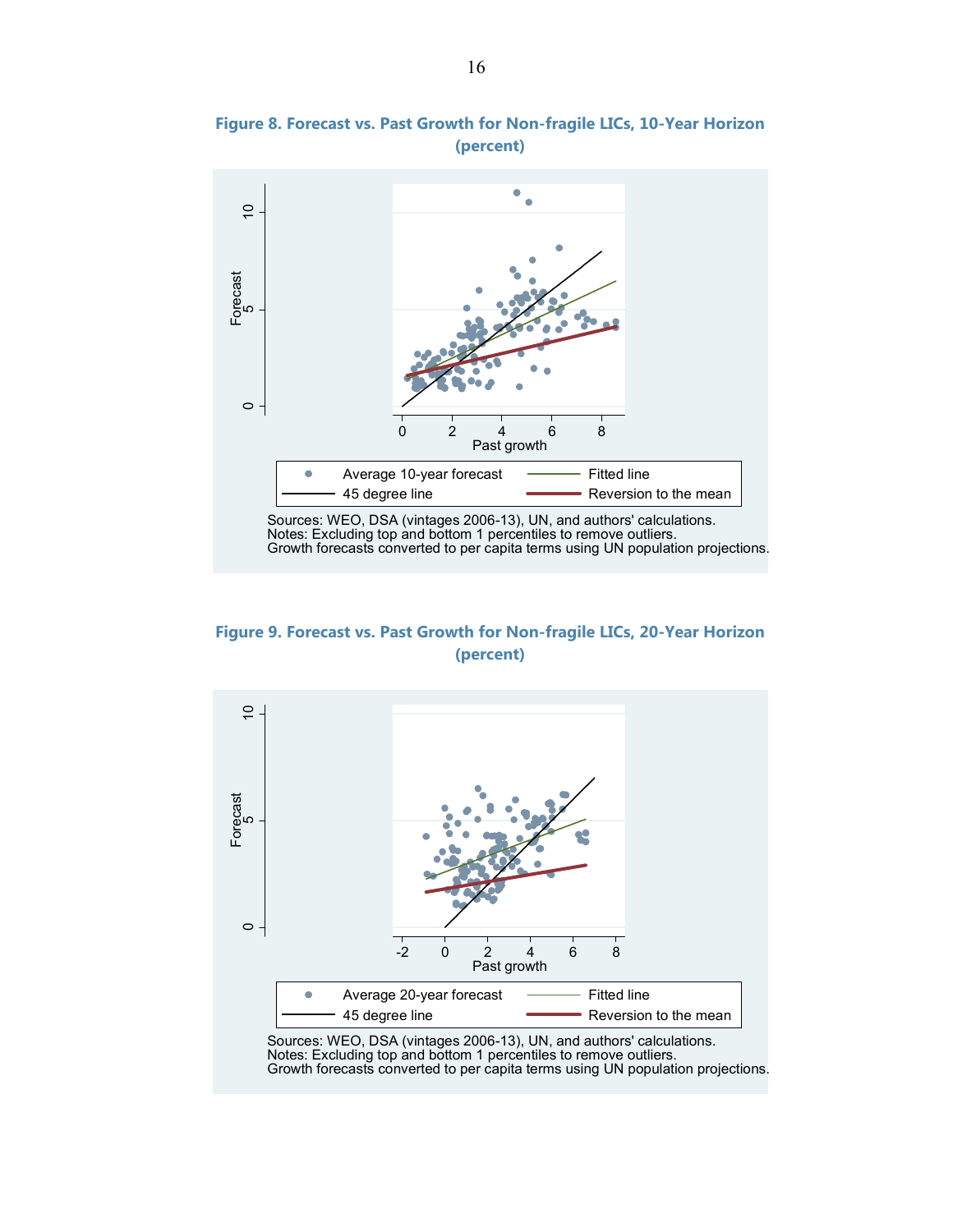Given the observed optimism bias in the baseline forecasts by IMF/World Bank country teams, are there ways in which the adverse consequences of such bias can be mitigated? In the context of the debt sustainability analyses for which the long-term growth forecasts are prepared, it is already common practice for IMF/World Bank teams to assess whether the debt remains sustainable under several "adverse scenarios" prepared using a methodology common to all countries. One such scenario consists of assuming that the economic growth rate in each year going forward will be lower than in the baseline scenario by one standard deviation of past growth. To gauge the extent to which this helps to temper optimism bias, we plotted the combination of past growth and IMF/World Bank teams' baseline forecasts minus one standard deviation of the growth rate for the country in question. This led to overcorrection—imparting excessive caution—especially for countries that experienced slow or negative growth in the recent past.

Thus we experimented with a smaller degree of correction and found that subtracting half a standard deviation from the growth forecast is about "right," in the sense that it lowers the forecast to a level consistent with that implied by our "reversion to the mean" framework. To show this, we plot the fitted line through these data points (green line). For the 10-year horizon (Figure 10), the red and green lines essentially touch each other for countries that have been growing rapidly in the past, and the red line is only slightly above the green line for countries that have experienced slow or negative growth. For the 20-year horizon (Figure 11), the two lines are essentially indistinguishable. Thus, a more appropriate baseline seems to be about half way between the current forecasts and the "low-growth" scenario imposing a one standard deviation correction on the current baseline growth forecast.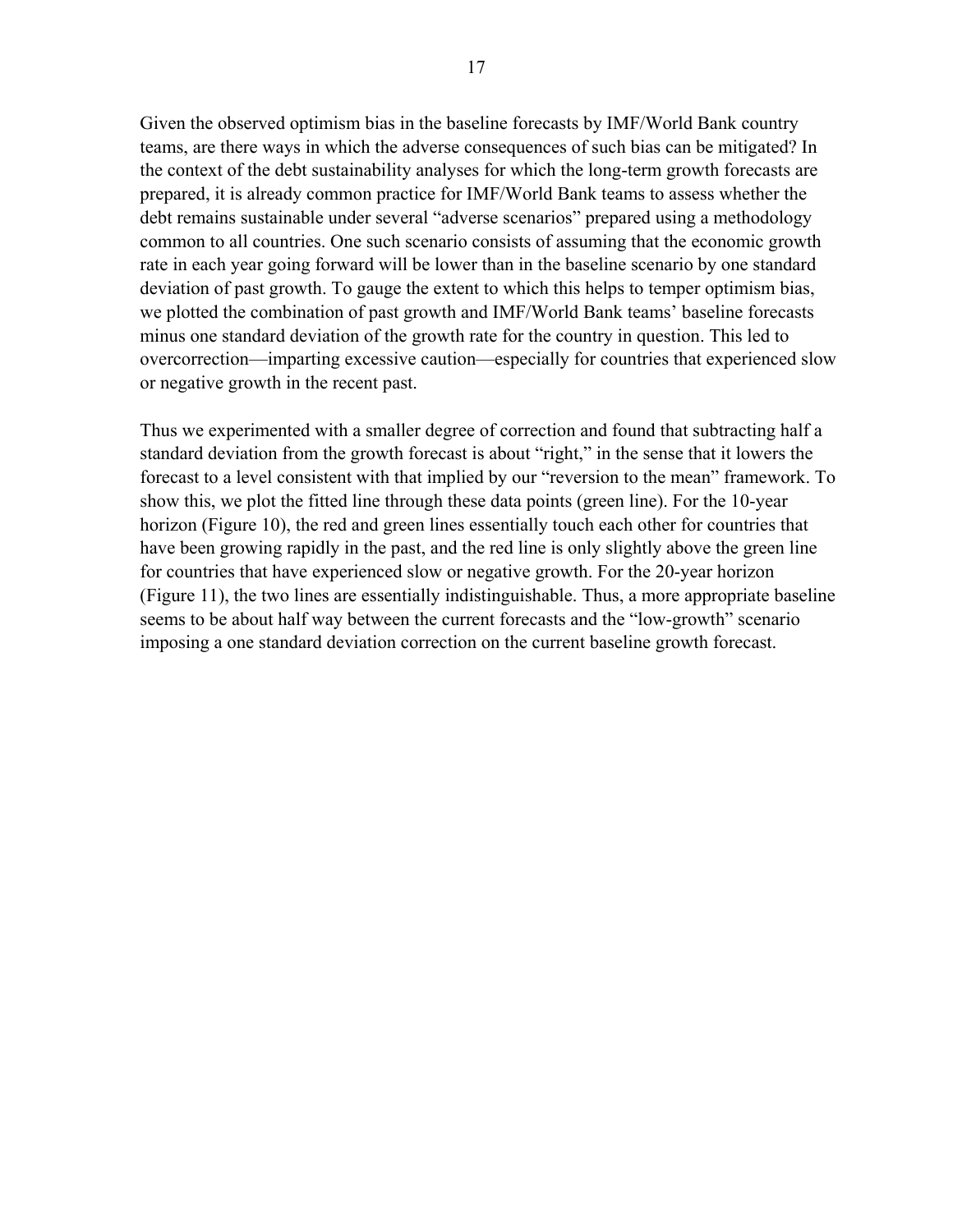

**Figure 10. Corrected Forecast (½ Std. Dev.) vs. Past Growth, 10-Year Horizon (percent)** 

**Figure 11. Corrected Forecast (½ Std. Dev.) vs. Past Growth, 20-Year Horizon** 



**(percent)**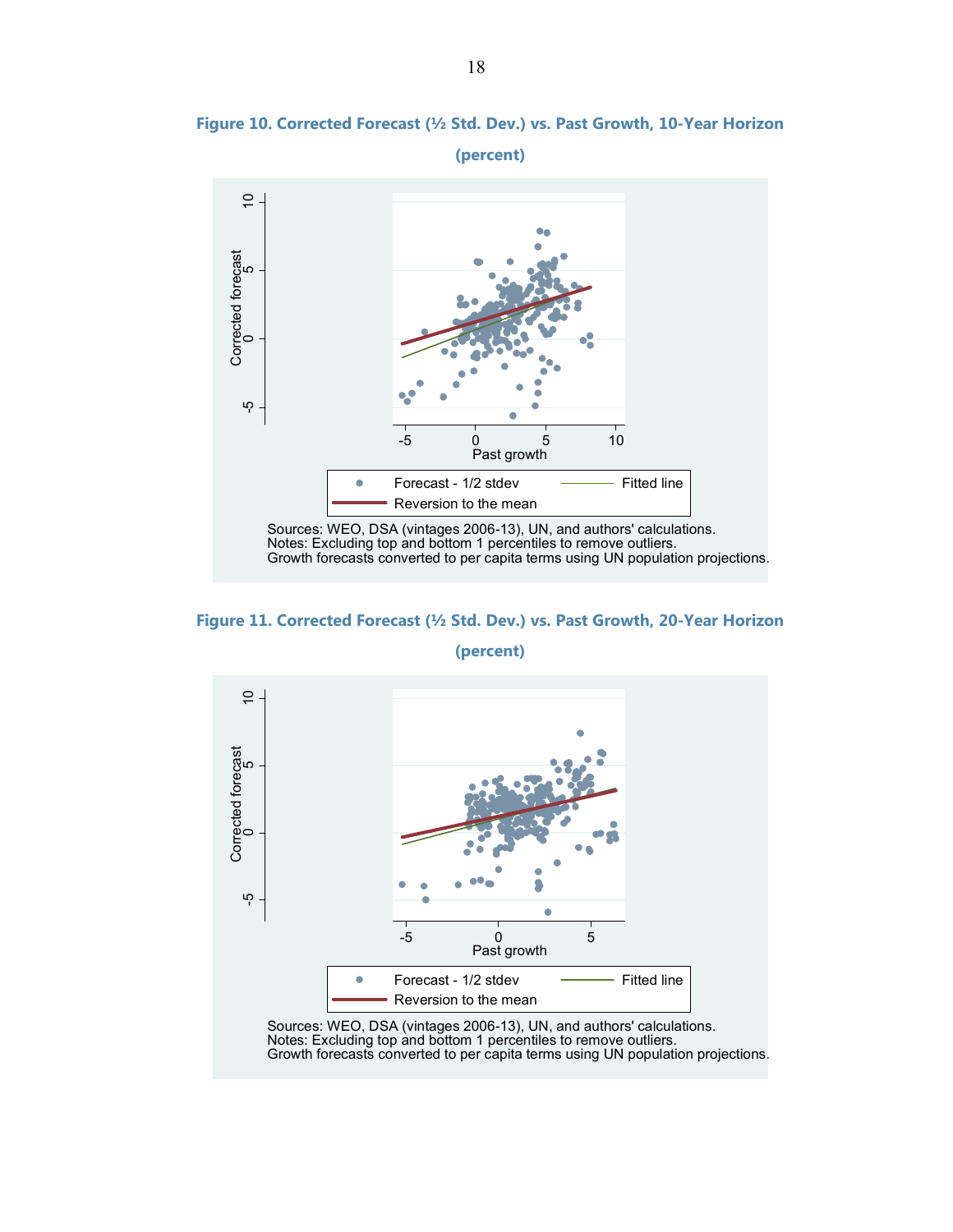#### **IV. CORRELATES OF FORECAST ERRORS**

Thus far, we have made the case that today's forecasts look optimistic by comparison with past actual growth performance. But what if there are good reasons to expect that the future will be better than the past? We cannot assess that claim directly. However, as we show in this section, we have had a pretty consistent record of forecasts that turned out to be optimistic by comparison with actual outcomes. To do so, we turn to five-year forecasts from the WEO database, because twenty-year forecasts are available to us only beginning in 2006, so that it is too soon to assess outcomes.

We use the April published version of all forecast vintages between 1990 and 2012 reported by all 188 member countries. Forecasts in the WEO database are available for different horizons, ranging from current year to five years ahead. We define forecast errors as forecasts minus outcomes, so that a positive forecast error signifies ex-post optimistic bias.

A preliminary look at the data shows that the average forecast errors across countries tend to be positive (overly optimistic) for the majority of the 1990-2012 period, except for a few years of strong actual growth in the mid 2000s (Figure 12).<sup>9</sup> The optimism bias was exacerbated during the global financial crisis, consistent with the documented challenges involved in predicting economic downturns and recessions (Loungani and Juhn, 2002). In the subsequent analysis, we discard the forecasts made in 2008 and subsequent years; this allows us to focus on projections made in relatively "normal" periods, and it gives us the same number of forecast error observations across all horizons.

<sup>&</sup>lt;sup>9</sup> Using median forecast errors (to mitigate the effect of large outliers) gives a qualitatively similar picture.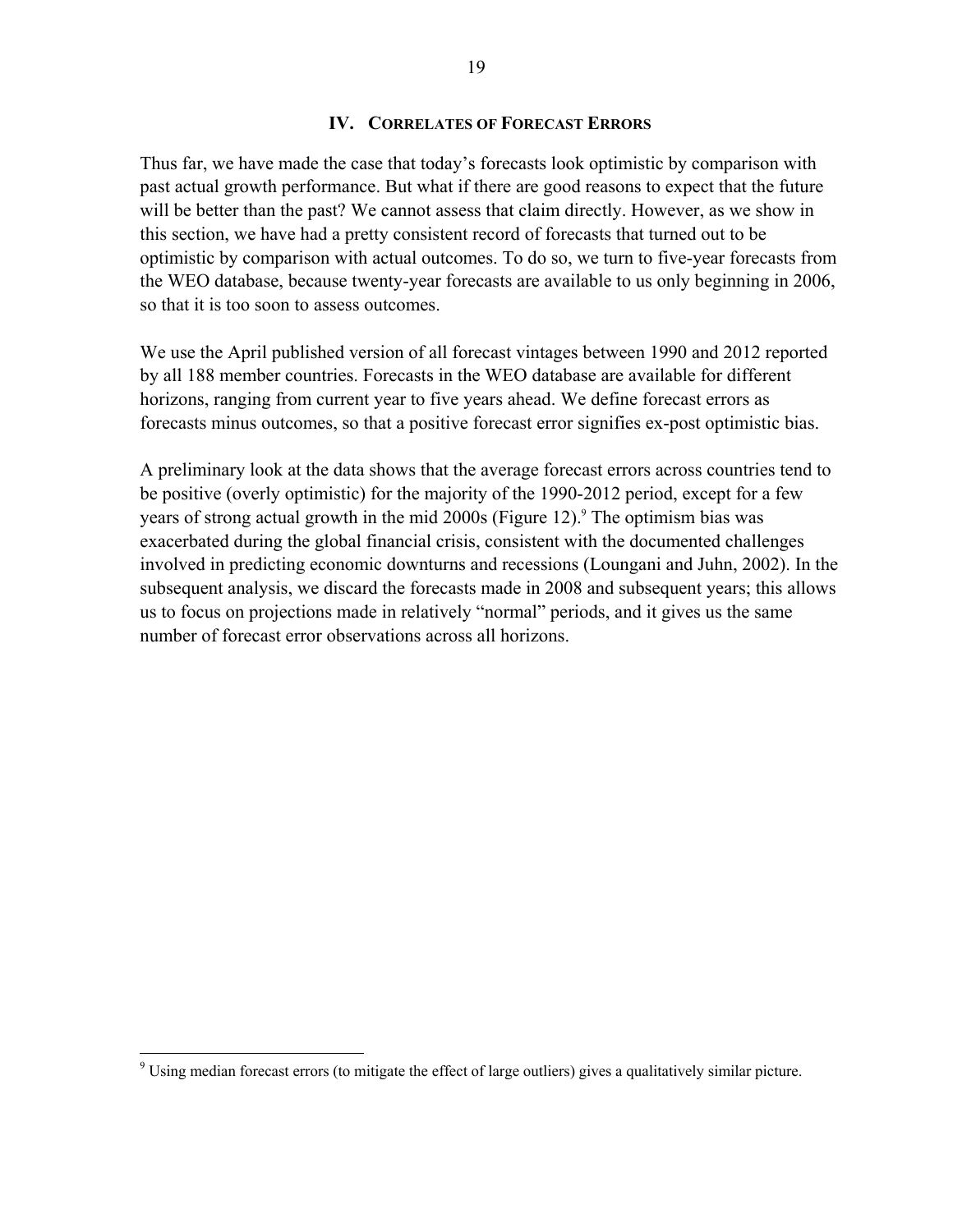

**Figure 12. Rolling Forecast Error by Forecast Horizon, 1990-2012 (percentage points, annual average)** 

The tendency for growth forecasts to be overly optimistic has been documented (at least for short horizons) in several studies (e.g., Timmerman, 2007). However, what has rarely been discussed is the extent to which optimism bias varies with the horizon over which forecasts are made. Do the larger uncertainties associated with longer horizons give more room for forecasters to engage in wishful thinking about future growth prospects? Frankel (2011) documented for a sample of 33 advanced economies that government growth forecasts for budgetary planning purposes tend to be more optimistic at the 3-year horizon than at shorter horizons. We show that this finding applies more generally to our broader data set of a large number of countries and time periods, as well as longer horizons.

As a first step, we examine the pattern of average forecast errors for different horizons (Figure 13). On average, forecasts of current-year growth rate (made around April of the same year) have a positive bias of 0.06 percentage point. The bias increases to 0.2 percentage point for next-year forecasts, 0.3 percentage point for 2-year ahead forecasts, and averaging about 0.34 percentage point for horizons from three to five years. Using median instead of mean forecast errors reduces somewhat the size of the positive bias, but the pattern with respect to horizon (more optimistic at longer horizons) remains unchanged.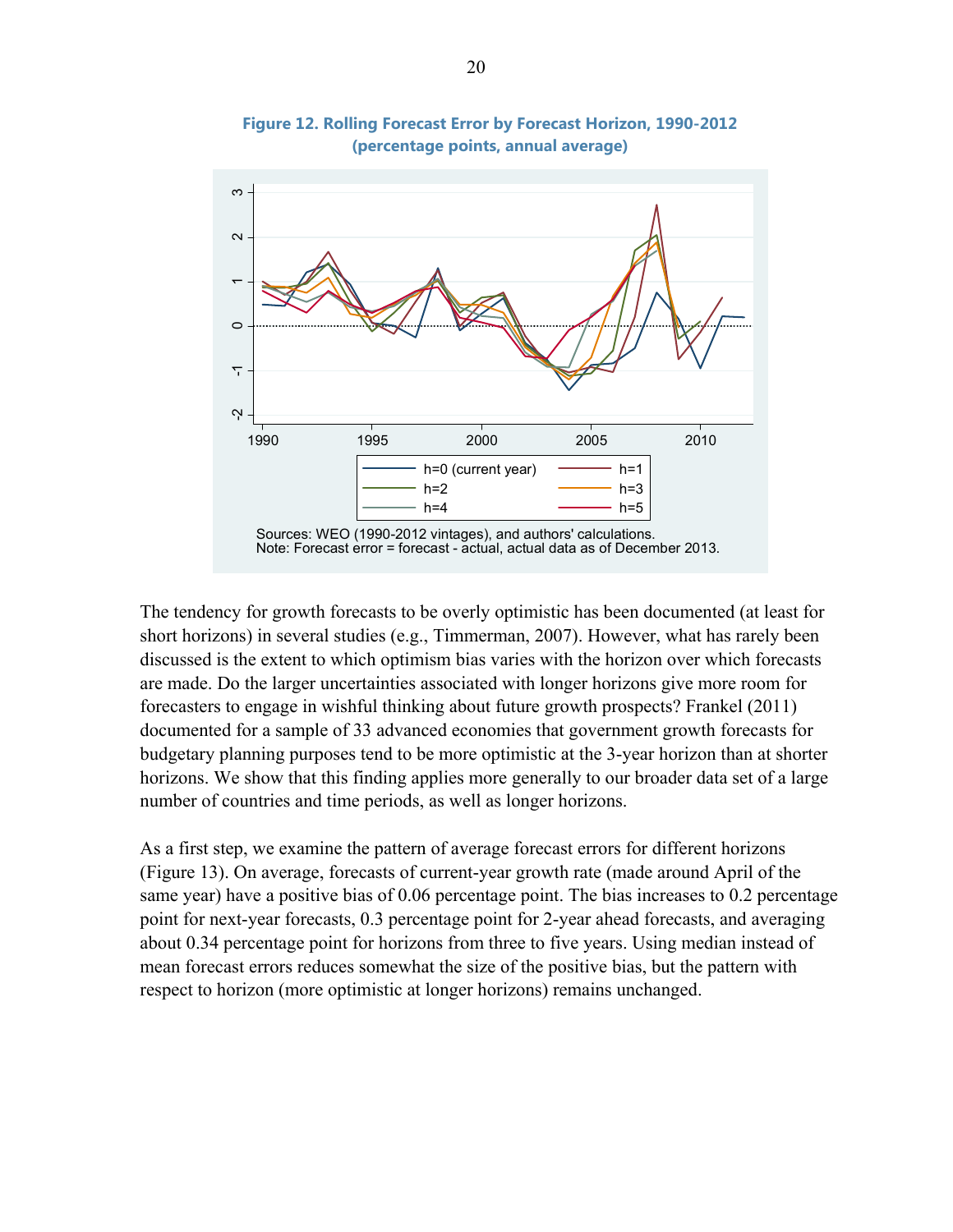

**Figure 13. Mean and Median Forecast Error by Forecast Horizon (percentage points)** 

Next, we test to see whether the increase in optimism bias for longer horizons is statistically significant, controlling for a variety of country characteristics that may systematically influence the forecast errors. The exercise is also useful for exploring the sources of optimism bias, which might point to potential improvements in future projections. Specifically, we estimate a set of panel regressions in which the dependent variable is the WEO forecast errors (defined as above—forecast minus actual outcome) for the 188 countries in the WEO database over the 1990-2012 period. The forecast horizons range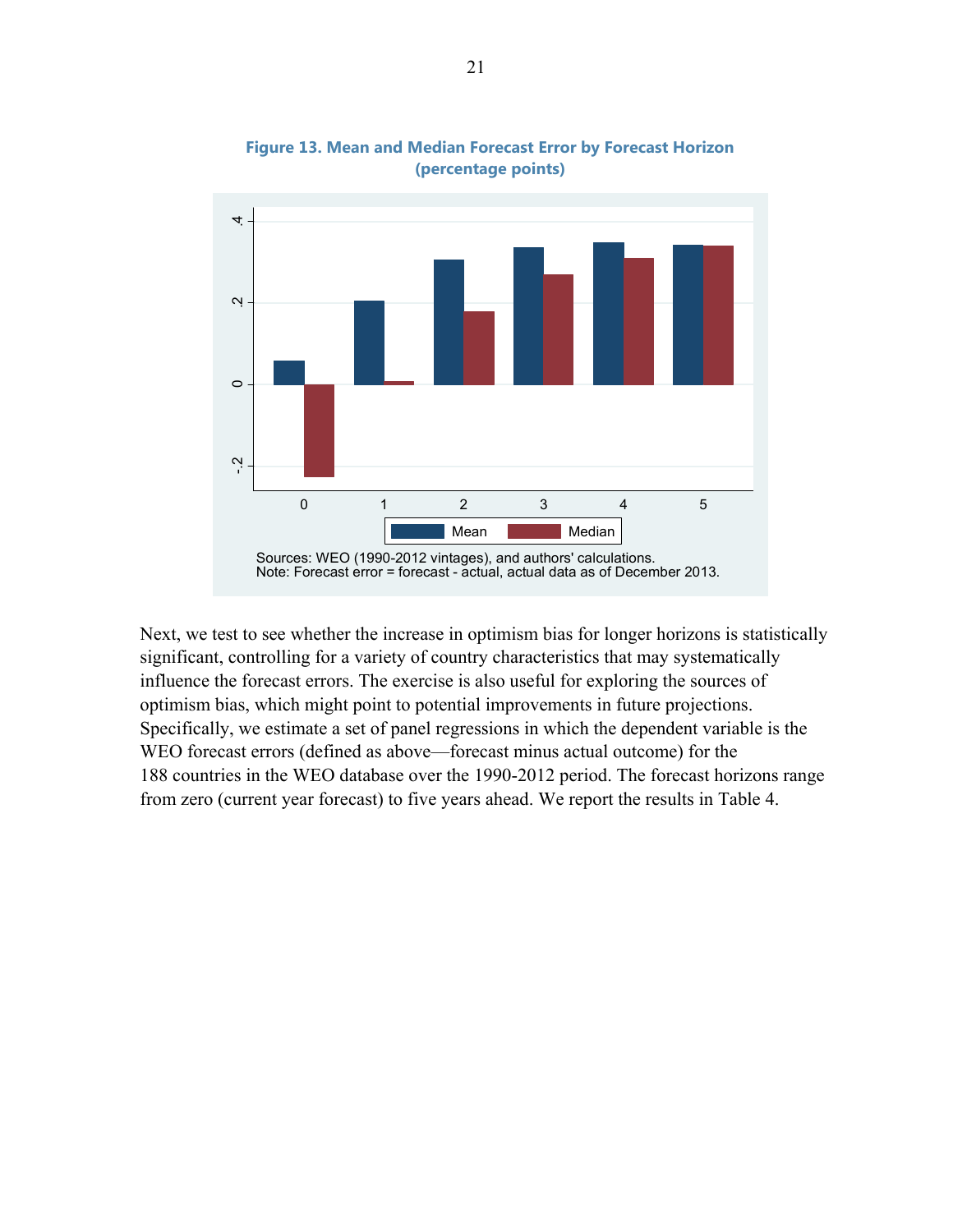|                                  | (1)            | (2)          | (3)          | (4)            | (5)            | (6)            | (7)               | (8)            |
|----------------------------------|----------------|--------------|--------------|----------------|----------------|----------------|-------------------|----------------|
| 1-year horizon                   | 0.23           | 0.23         | 0.23         | 0.23           | 0.23           | 0.23           | 0.23              | 0.23           |
|                                  | $[0.04]***$    | $[0.04]***$  | $[0.04]$ *** | $[0.04]$ ***   | $[0.04]$ ***   | $[0.04]$ ***   | $[0.04]$ ***      | $[0.04]$ ***   |
| 2-year horizon                   | 0.30           | 0.31         | 0.31         | 0.31           | 0.31           | 0.31           | 0.31              | 0.31           |
|                                  | $[0.05]^{***}$ | $[0.05]$ *** | $[0.05]$ *** | $[0.05]^{***}$ | $[0.05]^{***}$ | $[0.05]^{***}$ | $[0.05]$ ***      | $[0.05]^{***}$ |
| Medium-term horizon (3-5 year)   | 0.33           | 0.32         | 0.33         | 0.58           | 0.63           | 0.64           | 0.77              | 0.64           |
|                                  | $[0.08]$ ***   | $[0.08]$ *** | $[0.08]$ *** | $[0.08]***$    | $[0.06]$ ***   | $[0.06]^{***}$ | $[0.06]$ ***      | $[0.06]^{***}$ |
| Positive output gap              |                |              | $-0.29$      | $-0.24$        | $-0.19$        | $-0.20$        | $-0.19$           | $-0.19$        |
|                                  |                |              | $[0.07]***$  | $[0.08]$ ***   | $[0.07]$ ***   | $[0.07]$ ***   | $[0.07]***$       | $[0.07]^{**}$  |
| Negative output gap              |                |              | 0.27         | 0.39           | 0.40           | 0.40           | 0.39              | 0.40           |
|                                  |                |              | $[0.04]$ *** | $[0.05]$ ***   | $[0.05]$ ***   | $[0.05]$ ***   | $[0.05]^{***}$    | $[0.05]^{***}$ |
| Positive output gap*MT horizon   |                |              |              | $-0.10$        | $-0.07$        | $-0.07$        | $-0.07$           | $-0.07$        |
|                                  |                |              |              | $[0.04]$ ***   | $[0.04]$ *     | $[0.04]$ *     | $[0.04]$ *        | $[0.04]$ *     |
| Negative output gap*MT horizon   |                |              |              | $-0.24$        | $-0.23$        | $-0.23$        | $-0.23$           | $-0.23$        |
|                                  |                |              |              | $[0.04]$ ***   | $[0.04]$ ***   | $[0.05]^{***}$ | $[0.05]^{***}$    | $[0.05]$ ***   |
| Fuel exporters                   |                |              |              |                | $-0.86$        | $-0.83$        | $-0.79$           | $-0.82$        |
|                                  |                |              |              |                | $[0.37]^{**}$  | $[0.37]^{**}$  | $[0.38]^{**}$     | $[0.47]$ *     |
| Fuel exporters*MT horizon        |                |              |              |                | $-0.49$        | $-0.50$        | $-0.54$           | $-0.50$        |
|                                  |                |              |              |                | $[0.27]$ *     | $[0.27]$ *     | $[0.28]$ *        | $[0.27]$ *     |
| Imminent Fund program            |                |              |              |                |                | 0.55           | 0.49              | 0.46           |
|                                  |                |              |              |                |                | $[0.20]$ ***   | $[0.21]^{**}$     | $[0.21]$ **    |
| Imminent Fund program*MT horizon |                |              |              |                |                | $-0.11$        | $-0.04$           | $-0.11$        |
|                                  |                |              |              |                |                | [0.12]         | [0.13]            | [0.12]         |
| Low-income                       |                |              |              |                |                |                | 0.30              |                |
|                                  |                |              |              |                |                |                |                   |                |
|                                  |                |              |              |                |                |                | [0.19]<br>$-0.34$ |                |
| Low-income*MT horizon            |                |              |              |                |                |                |                   |                |
|                                  |                |              |              |                |                |                | $[0.12]***$       |                |
| <b>AFR</b>                       |                |              |              |                |                |                |                   | 0.56           |
|                                  |                |              |              |                |                |                |                   | [0.53]         |
| <b>APD</b>                       |                |              |              |                |                |                |                   | $-0.23$        |
|                                  |                |              |              |                |                |                |                   | [0.41]         |
| <b>EUR</b>                       |                |              |              |                |                |                |                   | 0.20           |
|                                  |                |              |              |                |                |                |                   | [0.40]         |
| WHD                              |                |              |              |                |                |                |                   | 0.18           |
|                                  |                |              |              |                |                |                |                   | [0.37]         |
| Constant                         | 0.06           | 0.58         | 0.56         | 0.44           | 0.51           | 0.41           | 0.29              | 0.23           |
|                                  | [0.10]         | $[0.31]$ *   | $[0.31]$ *   | [0.30]         | $[0.30]$ *     | [0.30]         | [0.31]            | [0.52]         |
| Observations                     | 20,649         | 20,649       | 20,649       | 20,649         | 20,649         | 20,649         | 20,649            | 20,649         |
| R-squared                        | 0.001          | 0.036        | 0.082        | 0.089          | 0.099          | 0.101          | 0.102             | 0.107          |
| Year FE                          | No             | Yes          | Yes          | Yes            | Yes            | Yes            | Yes               | Yes            |

Table 4. "Explaining" Forecast Errors

Source: *World Economic Outlook*, IMF.

Notes. The number of observations is 20,649 in all columns (188 countries, 23 forecast vintages for 1990-2012, six possible horizons from zero to five years; subject to data availability). Robust standard errors (in brackets) clustered at country level. Significance at \*10%, \*\*5%, and \*\*\*1%. The dummy for medium-term forecast horizon equals one for 3-year, 4-year, and 5-year horizons. The reference (omitted) group is current year forecasts. "Positive output gap" equals the output gap if output is above trend, zero otherwise. "Negative output gap" equals the absolute value of the output gap if output is below trend, zero otherwise. Output gap estimated using the Hodrick-Prescott filter and measured in the year prior to when forecast is made. "Imminent Fund program" takes the value of one if an IMF-supported program is in place the year after the forecast is made. "Low income" and "Fuel exporter" dummies defined in Section II.A. AFR, APD, EUR, and WHD refer to regional dummies for countries in the Sub-Saharan African, Asia-Pacific, European, and Western Hemisphere departments at the IMF. Year FE indicates fixed effects for each individual year during the sample period.

We find that forecast errors are positively and significantly related to the length of the forecast horizon. In column 1, current year forecasts display a bias of 0.06 percentage points, not significantly different from zero (column 1); the bias becomes statistically significant and rises with lengthening horizons: 0.23 percentage point at one year, 0.30 percentage point at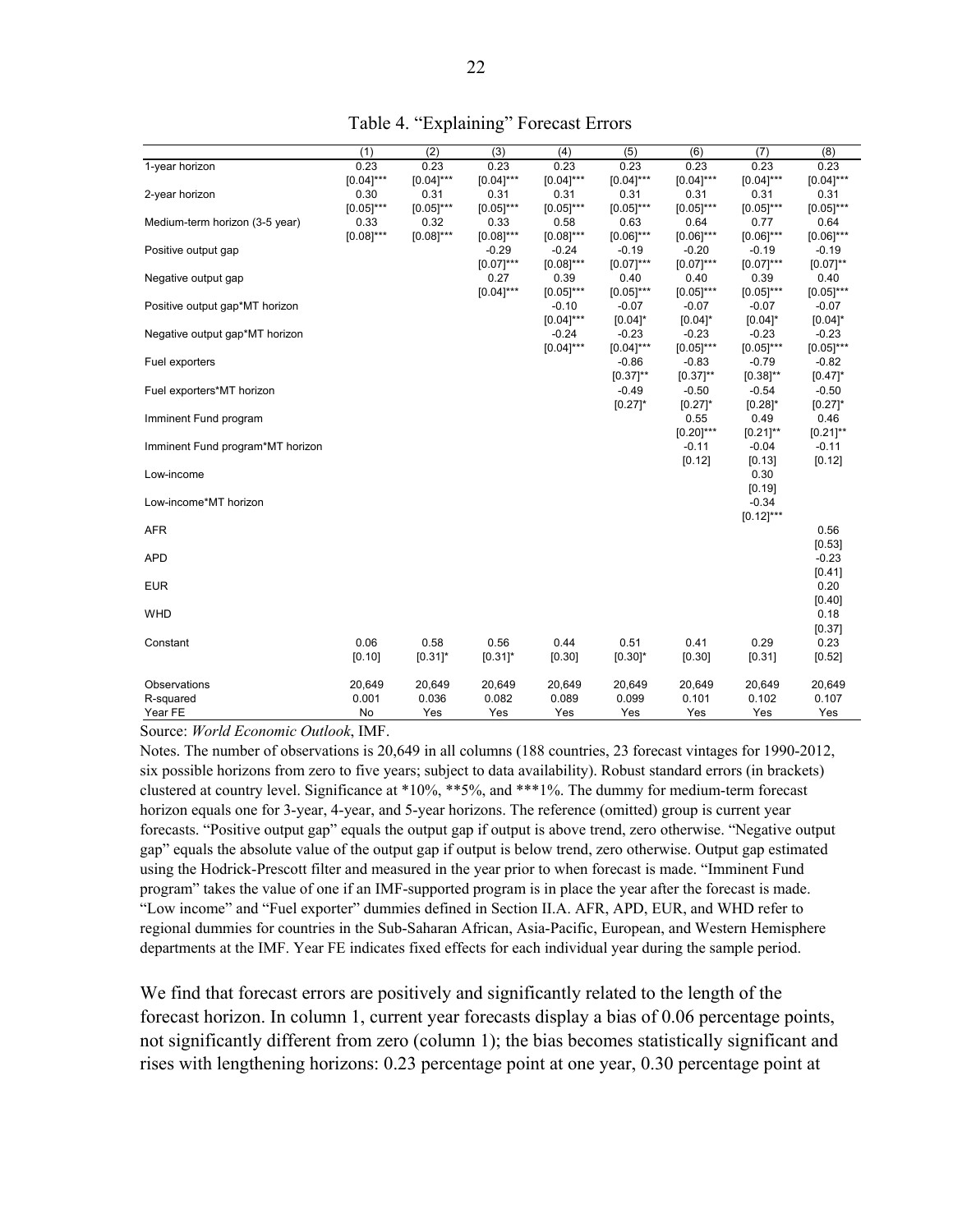two years, and 0.33 percentage point at three to five years ahead. The finding of increasing bias as the horizon lengthens is robust to changes in specification (columns 2-8).

Forecasts made when the estimated output gap is negative (i.e., in "bad times") in the previous year, tend to be more optimistic (column 3). In other words, when there is a recession, the forecasters often underestimate the persistence of weak or negative growth, expecting the recovery to come too soon or to be stronger than is often the case. This optimism bias is more prominent in nearer-term forecasts (column 4). Conversely, forecasts made when the estimated output gap is positive in the previous year tend to be more pessimistic, with a larger bias as the horizon lengthens.

Next, we add country characteristics such as economic structure (fuel exporting or not), IMF engagement status (whether the country is about to have an IMF-supported program), income status (low income or not), and geographic region. A few interesting patterns emerge: (i) optimism bias is more pronounced in growth forecasts made prior to a country entering an IMF-supported program; (ii) forecasts made for resource-exporting economies were often too pessimistic during the sample period considered, especially at the longer horizons; and (iii) there are no significant differences in average forecast errors for countries at different income levels or in different regions.

#### **V. CONCLUSIONS**

In this paper, we have provided evidence that long-term economic growth forecasts embed sizable optimism bias, to an even greater extent that for nearer-term forecasts. For countries that have experienced rapid economic growth in recent years, optimism bias may be viewed as a tendency to underestimate the importance of the "reversion to the mean" phenomenon. In other words, forecasters seem to overestimate the persistence of rapid economic growth and to give much greater weight to a country's recent past performance than would be warranted on the basis of the estimated ex-post persistence of economic growth in large samples of countries. Conversely, for countries that have experienced low or negative growth in recent years, optimism bias manifests itself in expectations that growth will not simply revert to the mean but rather will exceed the mean. One could view this as an asymmetry in the failure to consider reversion to the mean, giving rise to all-round optimism.

In this concluding section, we offer some tentative thoughts on the possible factors underlying such over-optimism. It is well known, from the seminal work of Easterly and others (1993), that what the economics profession considers as the most likely "fundamental" determinants of economic growth (such as actual and perceived levels of institutional quality, prudence of macroeconomic policies, educational attainment, and so on) are persistent, whereas economic growth itself is not persistent. Faced with a country that has been growing strongly above the mean, and broadly similar "fundamentals," forecasters would be hard pressed to justify why they expects that economic growth in the period ahead will be lower than in recent years. Forecasters could of course refer to international experience, as we do in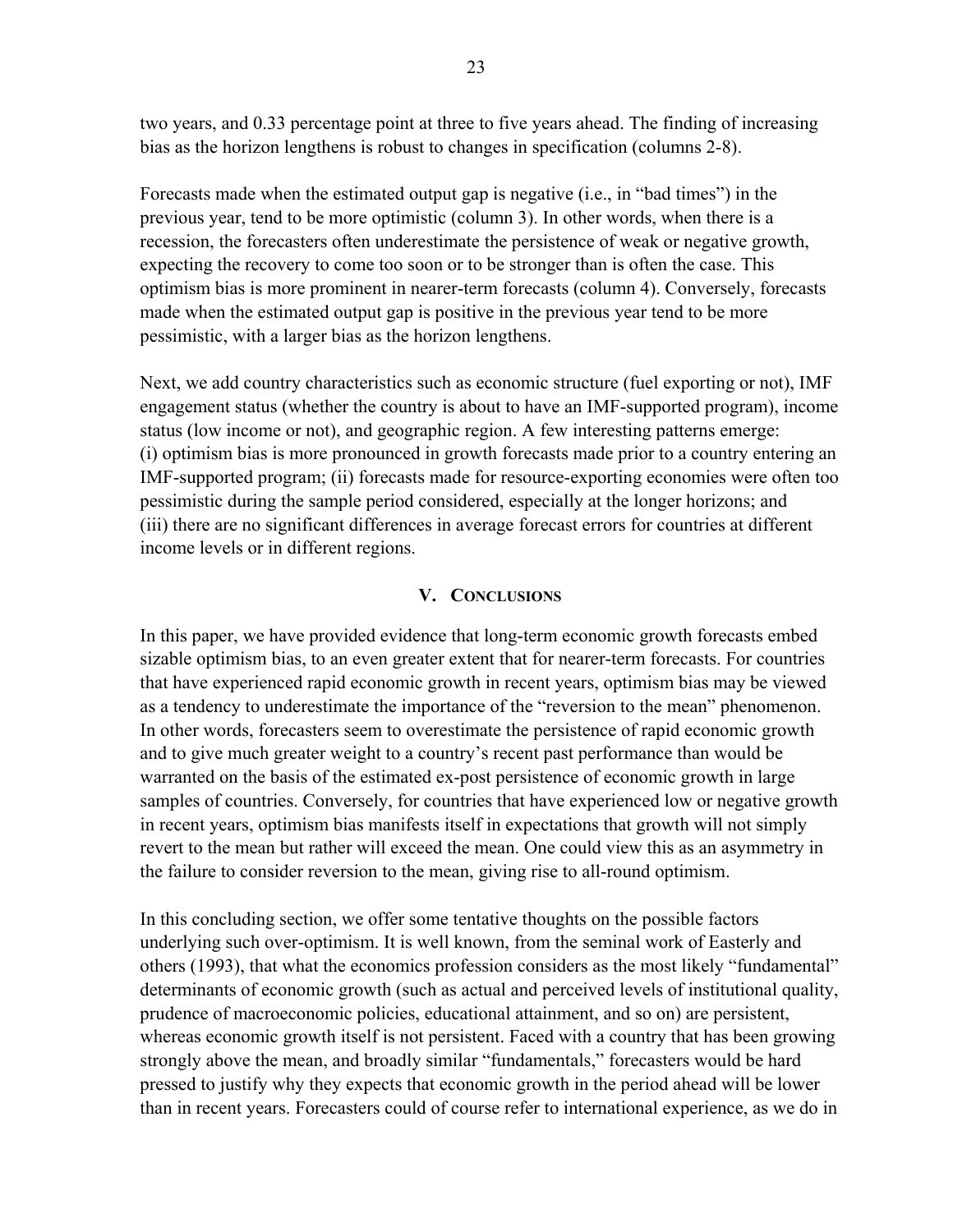this paper, and argue that "we don't know why, we don't know when, but economic growth eventually reverts to the international mean." However, the counterargument that it would be inappropriate to change the forecast if the underlying growth factors are unchanged is likely to be rather powerful. Conversely, consider the case of a country whose economic growth has been negative or weak for a few years. Usually such weak performance can be attributed, at least in a proximate sense, to an economic or political crisis, or even a civil war. The forecaster is unlikely to be able or willing to assume that similar crises would recur. Forecasts are rarely constructed as a weighted average of a scenario in which there is no civil war, and a scenario in which a civil war occurs; rather, they are usually made under the implicit assumption that there will be no overwhelmingly negative shock, even though such shocks have occurred in the past and could well occur again (we just don't know when and what form they would take). It is more likely that analysts make their forecasts assuming the absence of overwhelmingly adverse shock, by their nature hard to predict or quantify.

Turning to the more specific determinants of the extent of over-optimism, based on our analysis of forecasts versus actual outturns, we find an empirical association between an imminent IMF-supported program and over-optimism. Thus, special care must be taken to eschew over-optimism for countries that are about to enter an IMF-supported program, though it is worth emphasizing that the results include programs that went "off-track," meaning where policy measures were not undertaken as envisaged, which may help to explain why growth turned out to be below what was originally envisaged.

One way to mitigate the potentially adverse implications of over-optimism is to ensure that scenarios (including the public debt dynamics) remain sustainable when economic growth is assumed to be lower than the baseline projection. In the IMF/World Bank DSA exercises, this is already done through a "low-growth" scenario in which economic growth is assumed to be lower than in the baseline by one standard deviation of the growth rate in the country in question. Our results show that a more appropriate baseline would be approximately in the middle between the "low growth" scenario and the baseline forecasts currently produced.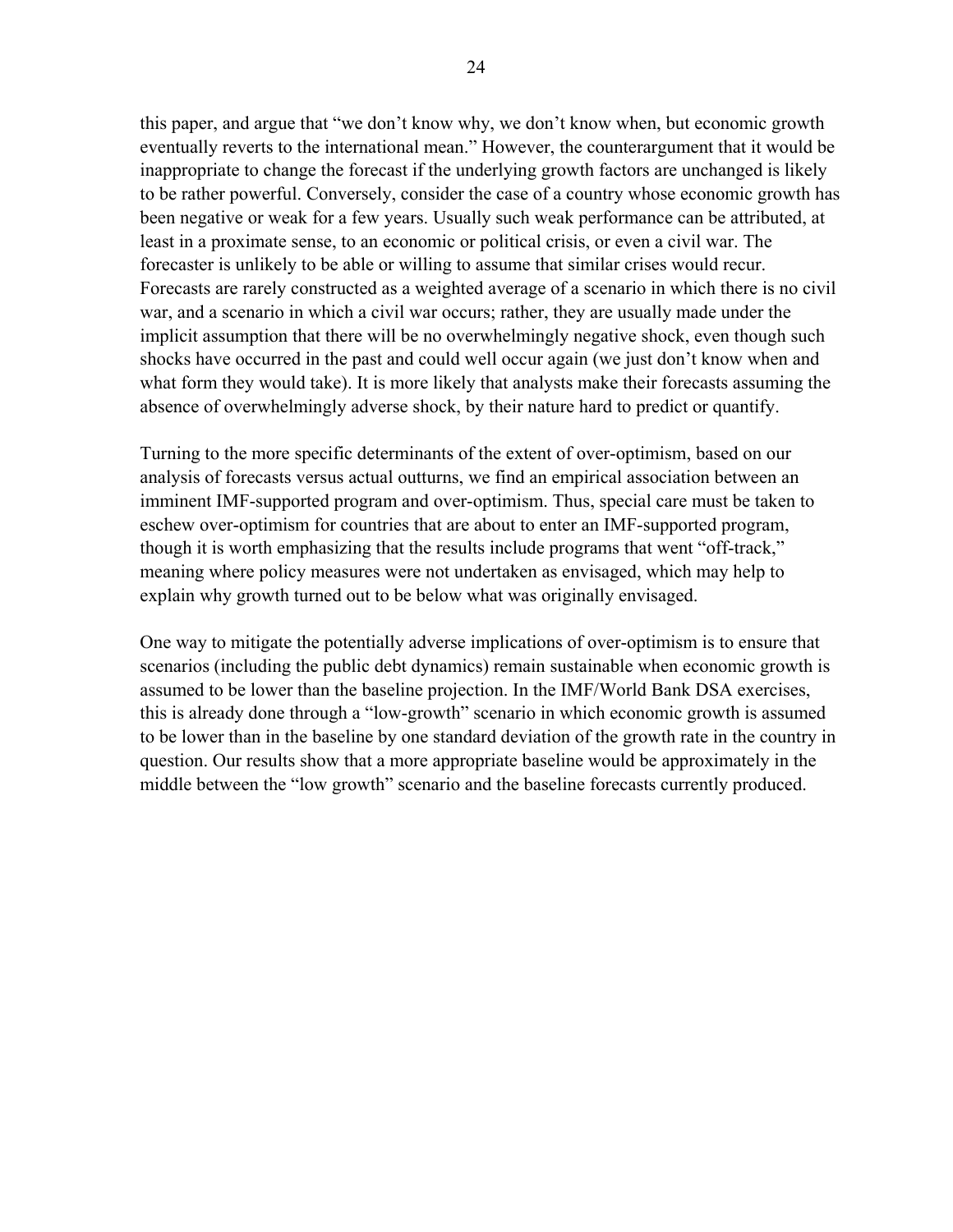#### **References**

- Aguiar, Mark and Gita Gopinath, 2007, "Emerging Markets Business Cycles: The Cycle is the Trend," *Journal of Political Economy*, Vol. 115, pp. 69-102.
- Benartzi, Shlomo, 2001, "Excessive Extrapolation and the Allocation of 401(k) Accounts to Company Stock," *Journal of Finance*, Vol. 56, No. 5, pp. 1747–64.
- Berg, Andrew, Jonathan Ostry, and Jeromin Zettlemeyer, 2012, "What Makes Growth Sustained?" *Journal of Development Economics*, Vol. 98, No. 2, pp. 149-166.
- Easterly, William, 2001, "Growth Implosions and Debt Explosions: Do Growth Slowdowns Explain Public Debt Crises?" *Contributions to Macroeconomics*, Vol. 1, No. 1, Berkeley Electronic Press Journals.
- Easterly, William, 2013, "The Role of Growth Slowdowns and Forecast Errors in Public Debt Crises," in Alberto Alesina and Francesco Giavazzi, editors, *Fiscal Policy after the Financial Crisis*, University of Chicago Press and National Bureau of Economic Research.
- Easterly, William, Michael Kremer, Lant Pritchett, and Lawrence H. Summers, 1993, "Good Policy or Good Luck? Country Growth Performance and Temporary Shocks," *Journal of Monetary Economics*, Vol. 32, No. 3, pp. 459–483.
- Frankel, Jeffrey A., 2011, "Over-optimism in Forecasts by Official Budget Agencies and its Implications," *Oxford Review of Economic Policy*, Vol. 27, No. 4, pp. 536–562.
- Galton, Francis, 1886, "Regression towards mediocrity in hereditary stature," *The Journal of the Anthropological Institute of Great Britain and Ireland*, Vol. 15, pp. 246–263.
- Independent Evaluation Office of the IMF, 2014, "IMF Forecasts: Process, Quality, and Country Perspectives," www.ieo-imf.org.
- International Monetary Fund, 2011, "Macroeconomic and Operational Challenges in Countries in Fragile Situations."
- Loungani, Prakash and Grace Juhn, 2002, "Further Cross-Country Evidence on the Accuracy of the Private Sector's Output Forecasts," Vol. 49, No. 1, *IMF Staff Papers*, pp. 49– 64.